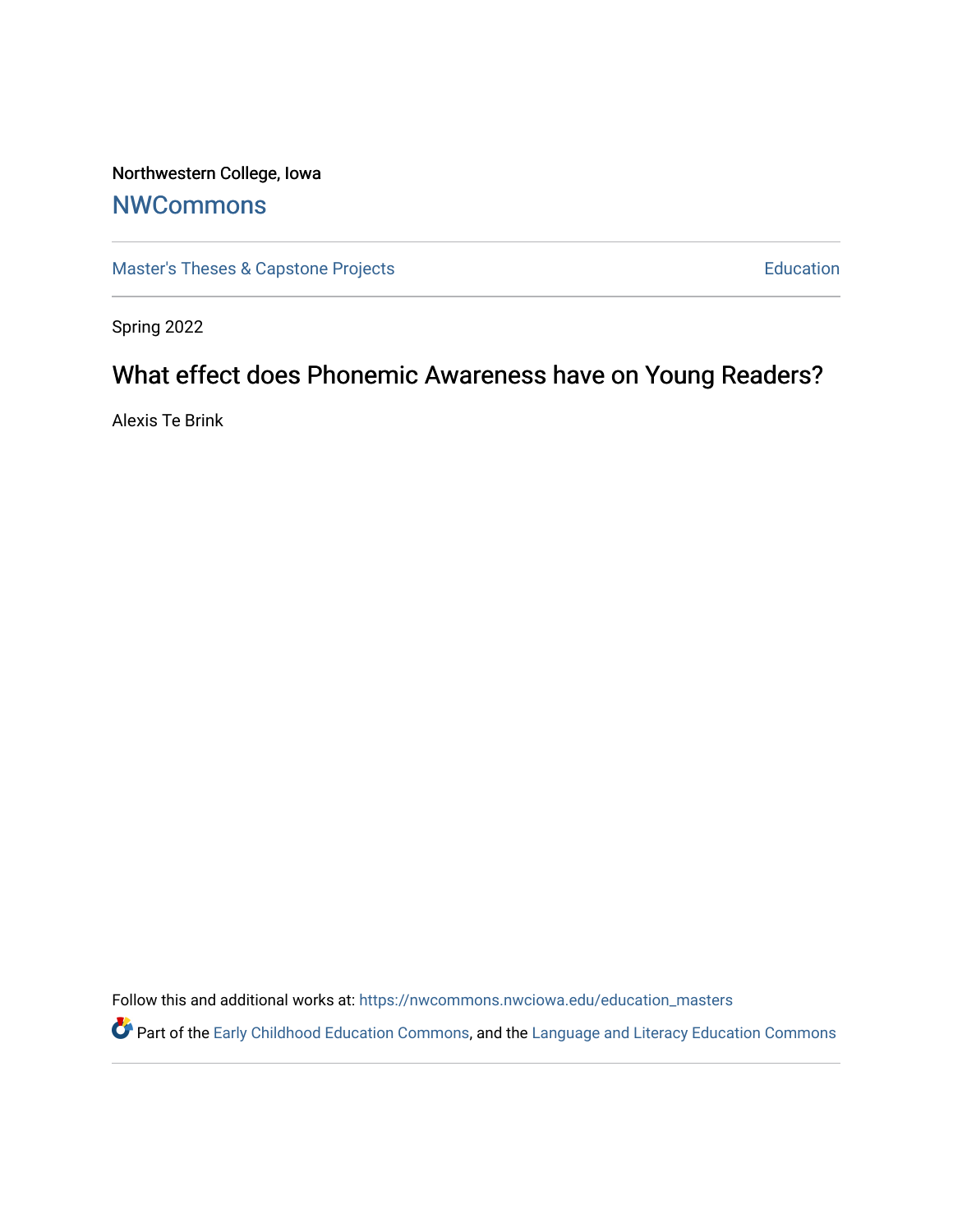# **What effect does Phonemic Awareness have on Young Readers?**

Alexis Te Brink

Northwestern College

A School Improvement Plan Project Presented in Partial Fulfillment of the Requirements For the Degree of Master of Education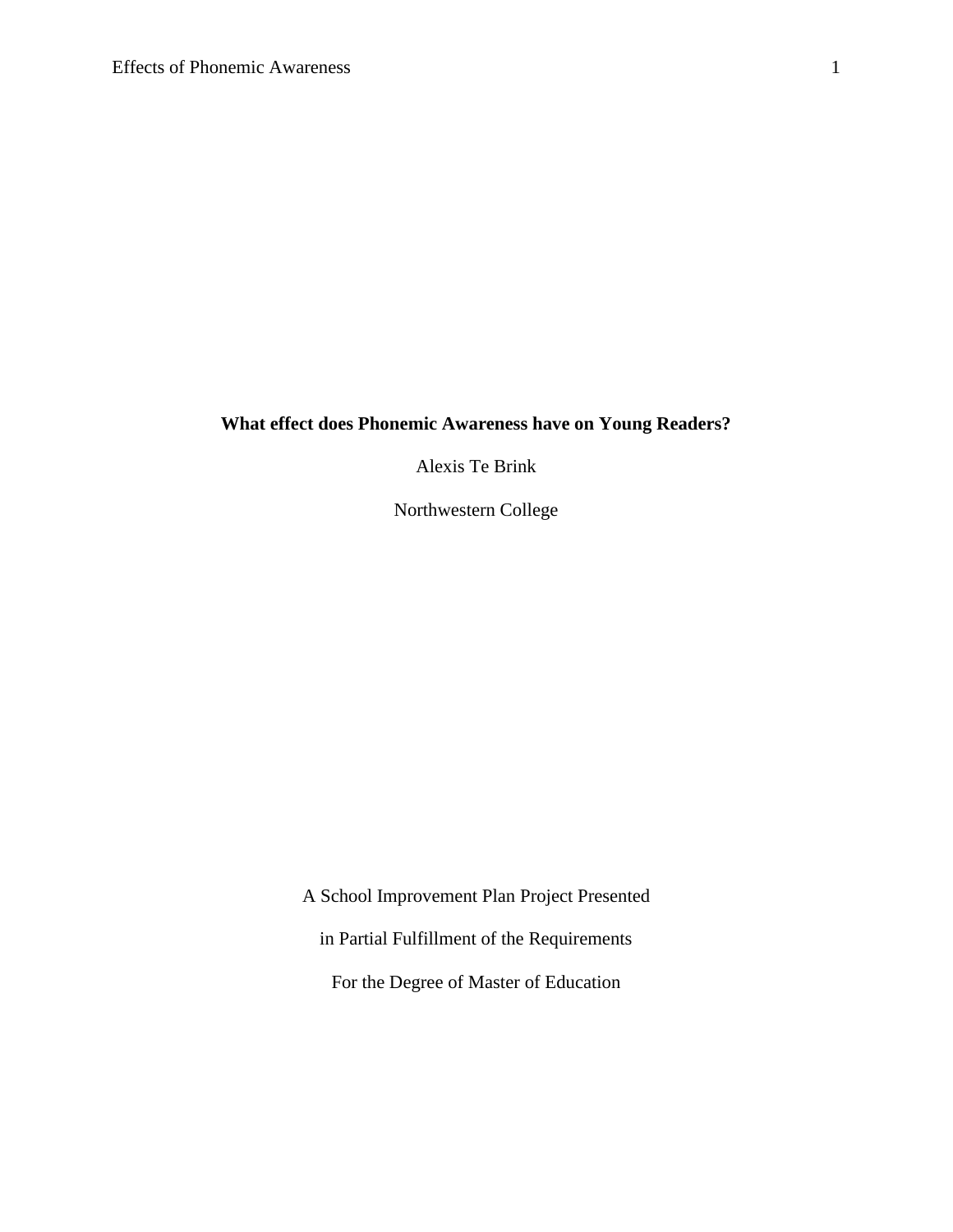#### **Abstract**

<span id="page-2-0"></span>A School Improvement Plan is an excellent roadmap that consecutively lays down particular interventions that a school will implement. The plan strengthens shared governance by offering an opportunity where the district collaboratively identifies interventions and plans to address priority areas that require improvements. Students who have difficulty learning are subjected to the reading and repetition hypothesis. However, certain approaches and techniques see learners devise ways of embedding context in their guessing worlds, skipping the words they are not familiar with and memorizing phrases and terms.

Therefore, teaching phonemic awareness to young children in their early years dispels later challenges related to reading by boosting emergent literacy skills. By supporting teaching phonemic awareness to young children, there is a need to integrate mixed interventions to address later reading challenges and nurture early reading skills. Cognitive techniques and teaching learners phonemic awareness with ELL, Autism, and dyslexia enhance literacy skills, consist of the abilities that reduce early literacy challenges.

*Keywords:* phonemic Awareness, phonics, early literacy, intervention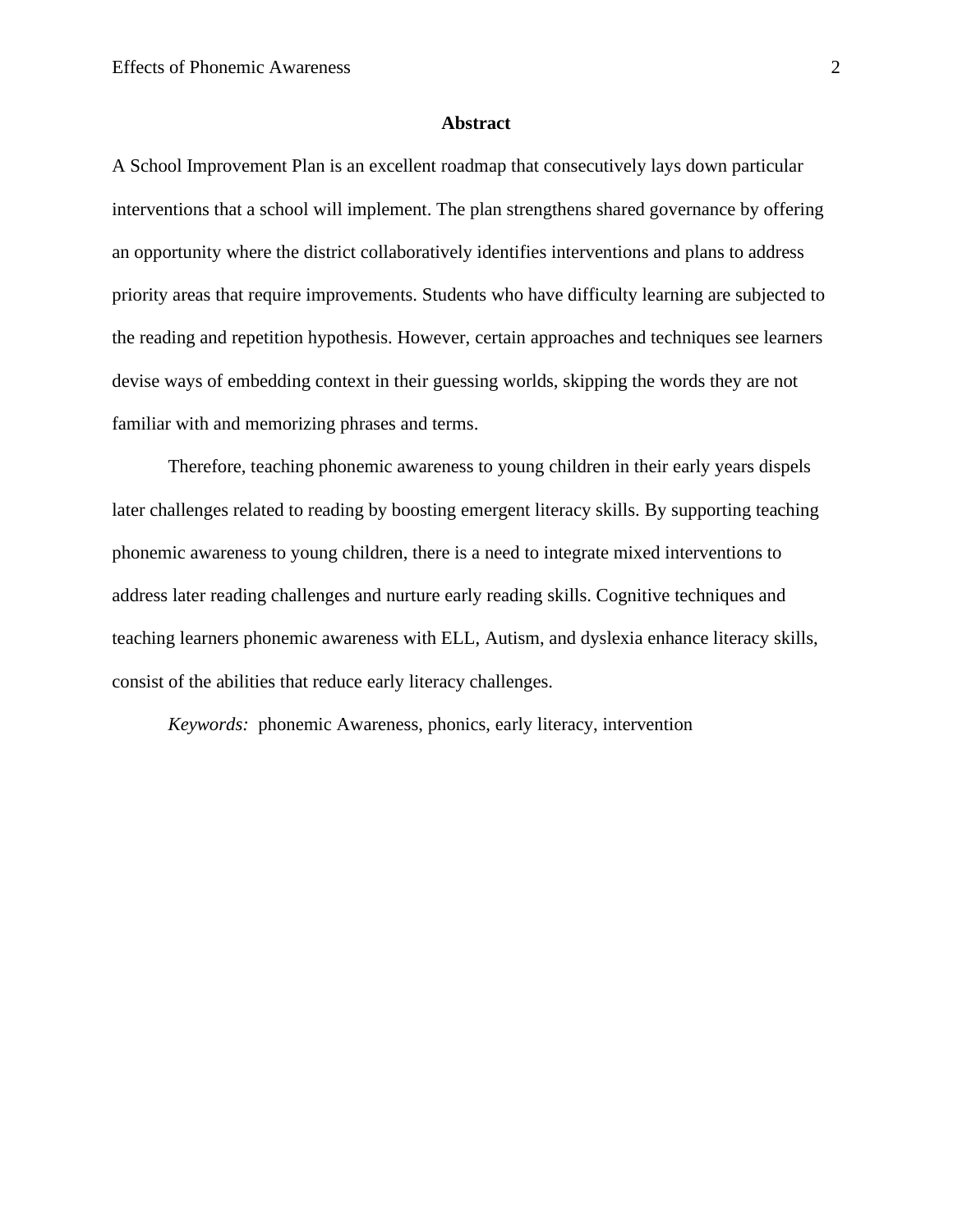# Table of Contents

| Teaching students Phonemic Awareness with Autism, Dyslexia, and ELL  7                |  |
|---------------------------------------------------------------------------------------|--|
|                                                                                       |  |
|                                                                                       |  |
|                                                                                       |  |
|                                                                                       |  |
|                                                                                       |  |
|                                                                                       |  |
|                                                                                       |  |
|                                                                                       |  |
| Reflect on Teacher Strategies, Assessment Practices, and Professional Development  11 |  |
|                                                                                       |  |
|                                                                                       |  |
|                                                                                       |  |
|                                                                                       |  |
|                                                                                       |  |
|                                                                                       |  |
|                                                                                       |  |
| 18                                                                                    |  |
|                                                                                       |  |
|                                                                                       |  |
|                                                                                       |  |
|                                                                                       |  |
|                                                                                       |  |
|                                                                                       |  |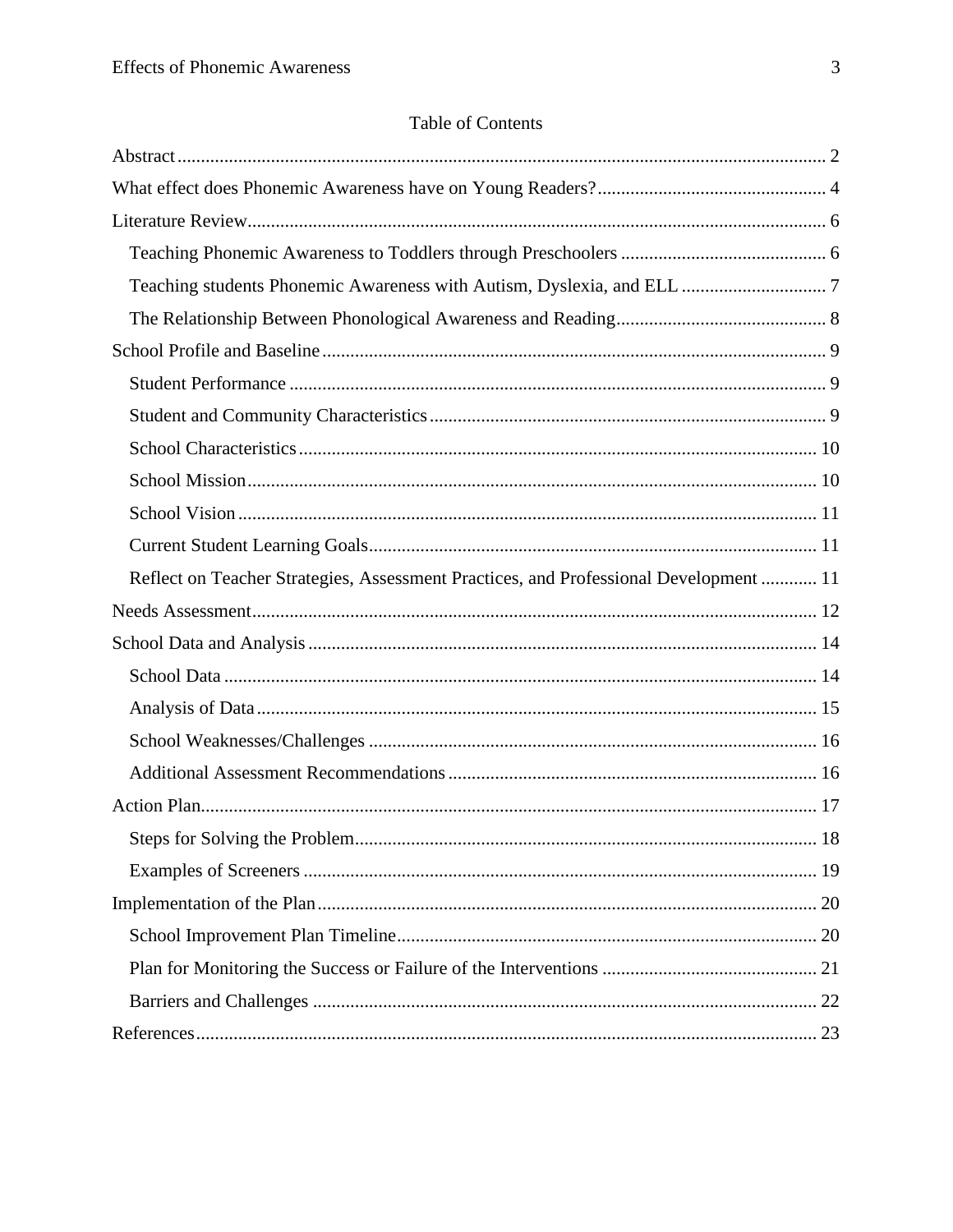# **What effect does Phonemic Awareness have on Young Readers?**

<span id="page-4-0"></span>Over the past decades, schools seem to utilize struggling readers' procedures and approaches while teaching by employing a reading hypothesis that scientists continuously repeat. Numerous guardians and instructors perceive something wrong with this approach. A perplexing number of kids within America (US) cannot read well. In terms of all fourth-graders, a third of them cannot read at the fundamental level, and numerous students do not become exceptional readers as they conclude their high school studies (Hanford, 2019). As a result, these techniques used by struggling readers, such as employing context in guessing words, memorizing the terms or phrases, and skipping those words they are not familiar with, are the procedures utilized and taught to most reading beginners. This implies that a student is on the skilled reading path when a word achieves this basis which creates difficulties for numerous students learning to read. Children who do not start on a good note may find it challenging to master the reading process.

The problem is a few schools still utilize cueing reading strategies rather than in conjunction with phonics instruction. Although numerous individuals are not familiar with three cueing, most instructors are probably knowledgeable with MSV. M represents employing meaning while deriving words, S represents utilizing sentence structure, and V represents graphical or visual data (word letters). However, recent developments in the science of reading seem to develop cueing into a whole language. Scientific research has revealed that skilled readers can read the words without depending on the setting or visual cues (Hanford, 2019). The truth is that this disproven hypothesis surrounding how reading is carried out is still driving how numerous children are instructed to read, thus illustrating a portion of the issue. Based on this hypothesis, school districts spend countless taxpayer dollars on educational modules or programs. Instructors are taught the theory as they work and undertake educator preparation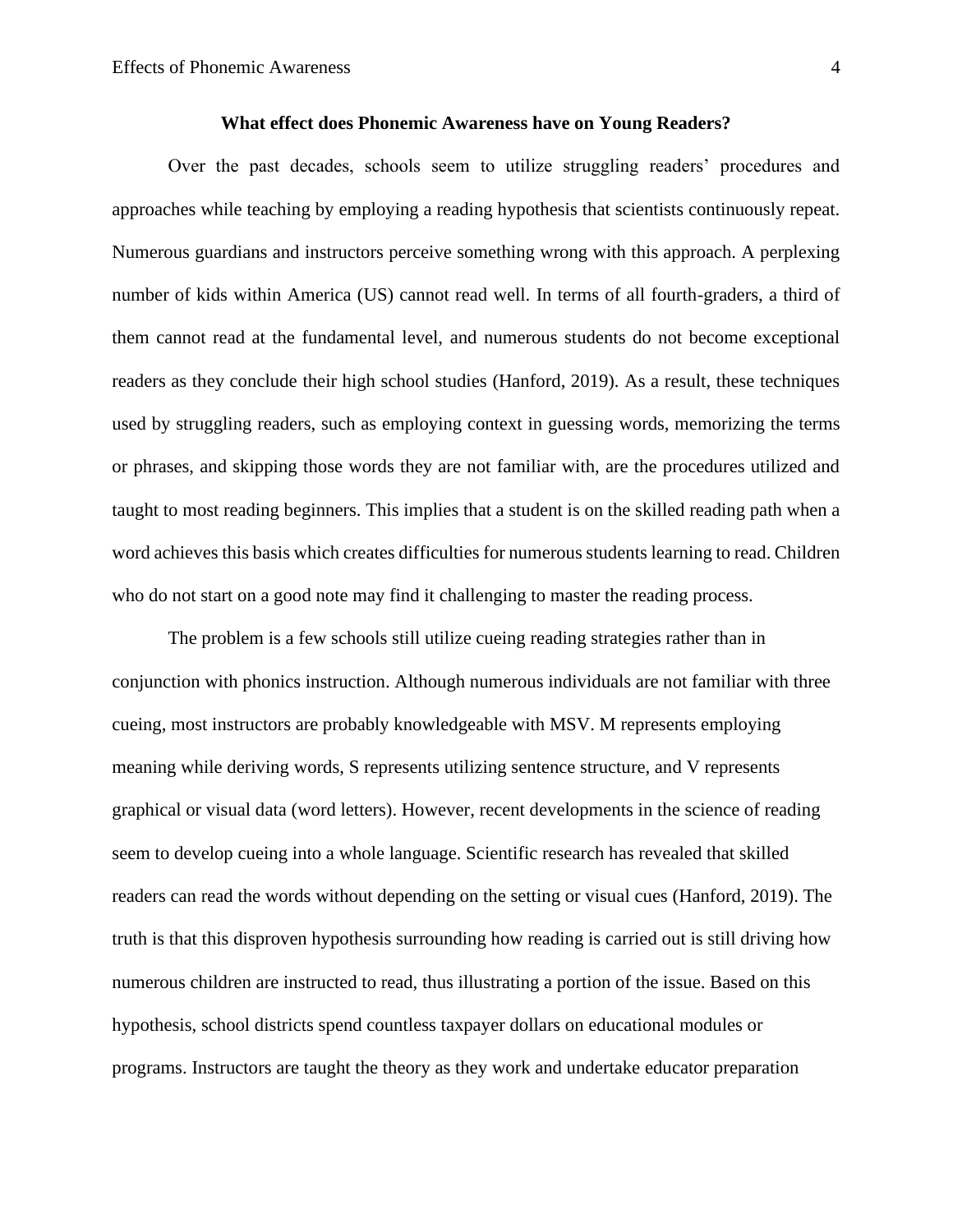programs. As long as this disproven hypothesis is still a portion of US education or instruction, numerous students are susceptible to struggling while learning to read.

The purpose of this school improvement is to incorporate comprehension skills, phonics, and phonemic awareness under the science of reading to establish or create successful readers. This is because the science of reading has demonstrated the best methods to help students learn to read, such as successfully decoding unfamiliar words (Shanahan, 2020). I hope the knowledge gained will improve teaching, learning, and collaboration by incorporating insights and research from disciplines including cognitive science, educational and developmental psychology. This means that education or instruction will transition from presentation to practice, be hands-on and directly apply to reading and spelling. Phonemic awareness will be utilized in predicting a student's reading ability (Oanh & Tri, 2019). This ability to hear and distinguish among diverse speech sounds allows students to acquire and comprehend language easily. The other insight specifies that successful reading necessitates knowledge on letters and sounds relationships as the students or children sound out words to learn the words (phonics). The conclusion of this school improvement plan will ensure professional development is delivered to numerous American instructors and teachers, which focuses on creating successful readers using comprehension capabilities, phonics, and phonemic awareness.

The literature review research was gathered from scholarly peer-reviewed journals found in scholar and DeWitt Library databases. The supporting articles are written by domain and academic specialists. This implies they are scholarly because they add to academic teaching or instruction by sharing current data, insights, news, research discoveries and hypotheses, and summaries of research findings. The articles were gathered using keywords or terms of student phonemic awareness, phonics, comprehension skills, and science of reading. Thus, each source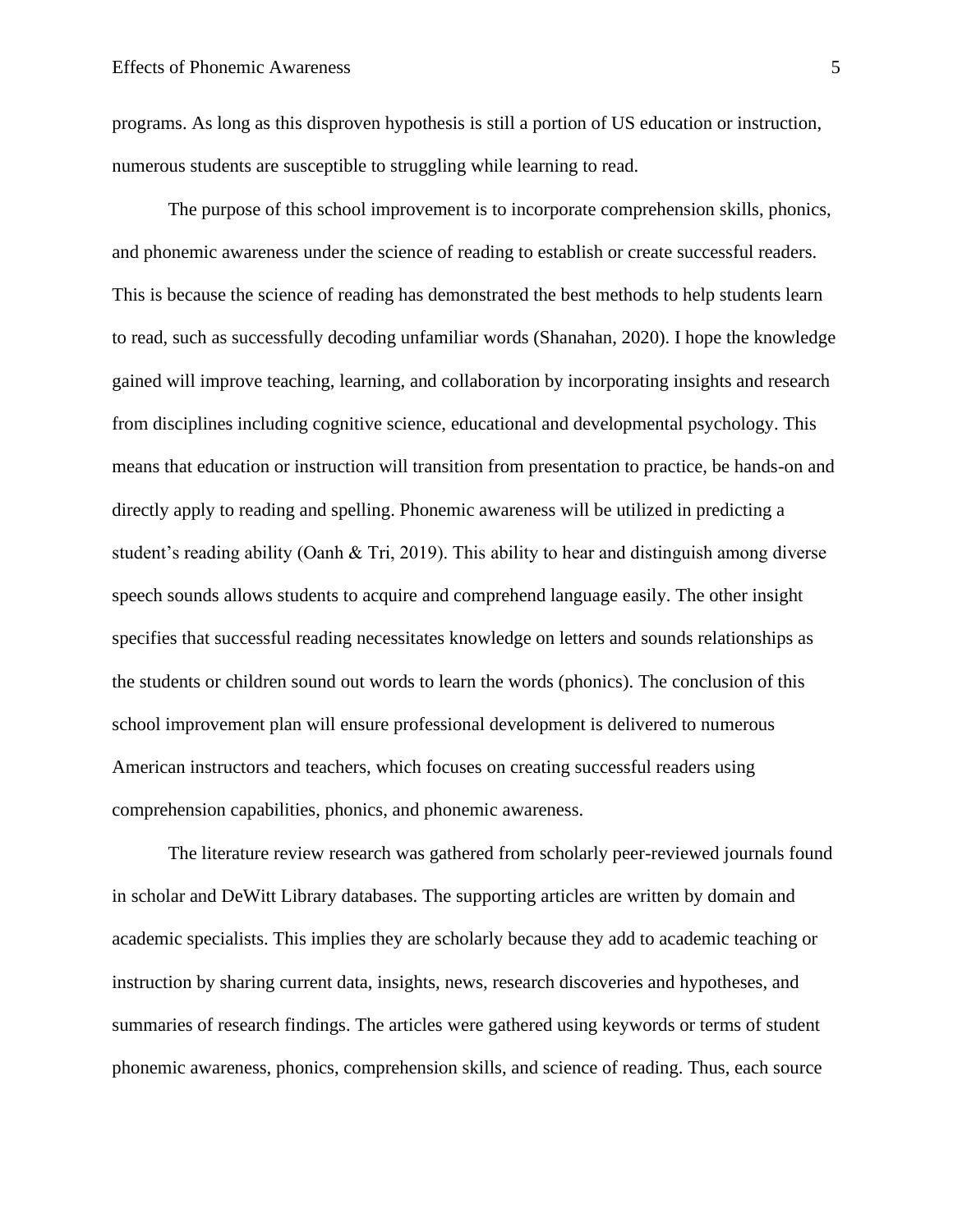or journal article is peer-reviewed. Therefore, the data and statistics are verifiable with a reference list. The literature review will be employed in designing a professional development plan suitable for student reading needs and the needs of the teachers.

# **Literature Review**

# <span id="page-6-1"></span><span id="page-6-0"></span>**Teaching Phonemic Awareness to Toddlers through Preschoolers**

Teaching phonemic awareness to toddlers through preschoolers dispels later reading challenges by enhancing emergent literacy skills. A research study that couples phonemic awareness instruction in supporting preschool children's emergent literacy skills reveals that articulation is associated with phonemic awareness and reading skills (Becker & Sylvan, 2021). The latter exploration illustrates that after utilizing bidirectional collaboration between a teacher and a speech-language pathologist to provide articulatory placement approaches to link early phonemic placement tasks with speech production accurately, preschool children amassed literacy skills.

A study on the impact of combining phonological awareness and explicit movement among preschool-aged learners found that teaching preschoolers with early movement and literacy escalates performance (Callcott, Hammond, & Hill, 2015). For instance, Callcott et al. (2015) states that the group that received a combination of movement and explicit phonological awareness performed highly compared to the control group. The findings support Becker and Sylvan (2021) that teaching preschoolers through combined articulatory placement approaches linking phonological awareness with movement ignites emergent literacy skills. On the other hand, an exploration on teaching phonics and phonemic awareness (PA) to preschoolers with ASD (autism spectrum disorder) amassed results that utilizing a mixed-methods design improved phonics and PA, speech sound production, and overall early literacy (Quinney, 2018). The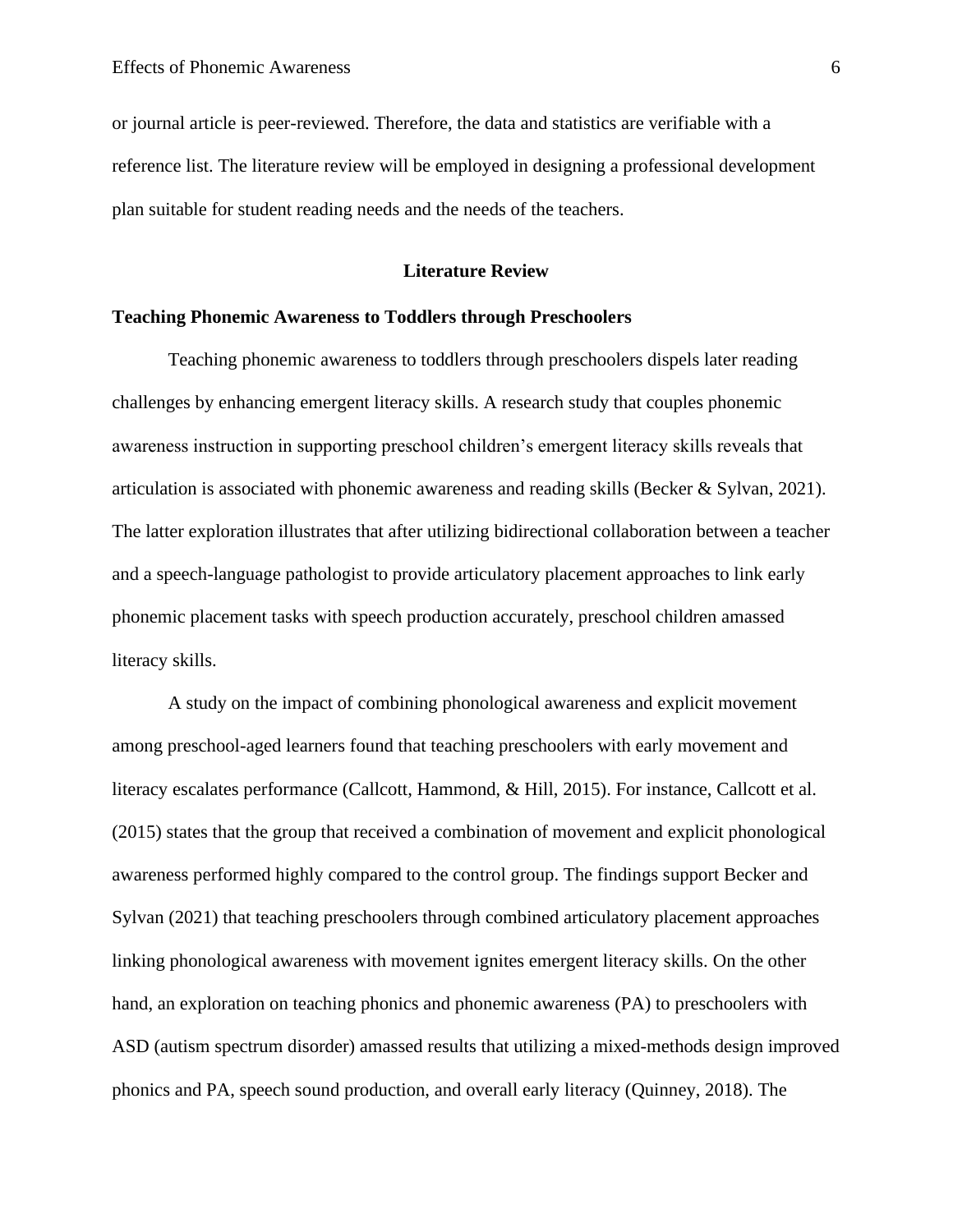exploration indicates that when teachers employ mixed interventions, such as linking phonics and PA, it escalates literacy skills among typical preschoolers and those with ASD.

Further, a qualitative case study investigating how preschoolers could employ iPads to develop phonemic awareness concluded that although the learners used iPads to practice phonemic awareness, they depicted minimal creativity during the exercise (Scalf, 2020). The case study's results mean that developing emergent literacy skills requires student-participant collaboration. Hence, the current literature provides conclusions that support the theme that teaching phonemic awareness to toddlers through preschoolers needs collaborating mixed interventions to curb later reading difficulties and propels early literacy skills.

# <span id="page-7-0"></span>**Teaching students Phonemic Awareness with Autism, Dyslexia, and ELL**

Teaching students phonemic awareness with autism, dyslexia, and English language learners (ELLs) escalates literacy and minimizes early literacy difficulties. An exploration of phonemic awareness among preschool ELLs found that using play-based tasks in scaffolding phonemic awareness in the treatment category through the teachers' coaching and training caused a substantial change in their phonemic segmentation ability (Bell, 2010).

The results convey that when the teachers' instruction on ELL preschoolers entails coaching and training phonemic awareness, the learners depict phonemic segmentation, a significant factor in literacy ability. Another exploration on the function of phonemic awareness in reading the second language reveals that phonemic awareness encompasses a constellation of abilities that dispels early literacy difficulties, including reading (Koda, 1998).

The findings indicate that preschoolers that gather phonemic awareness develop multiple literacy abilities. By illustration, the study exhibits that some of the constellations of abilities emerging from phonemic awareness that include phonemic manipulation skills. Another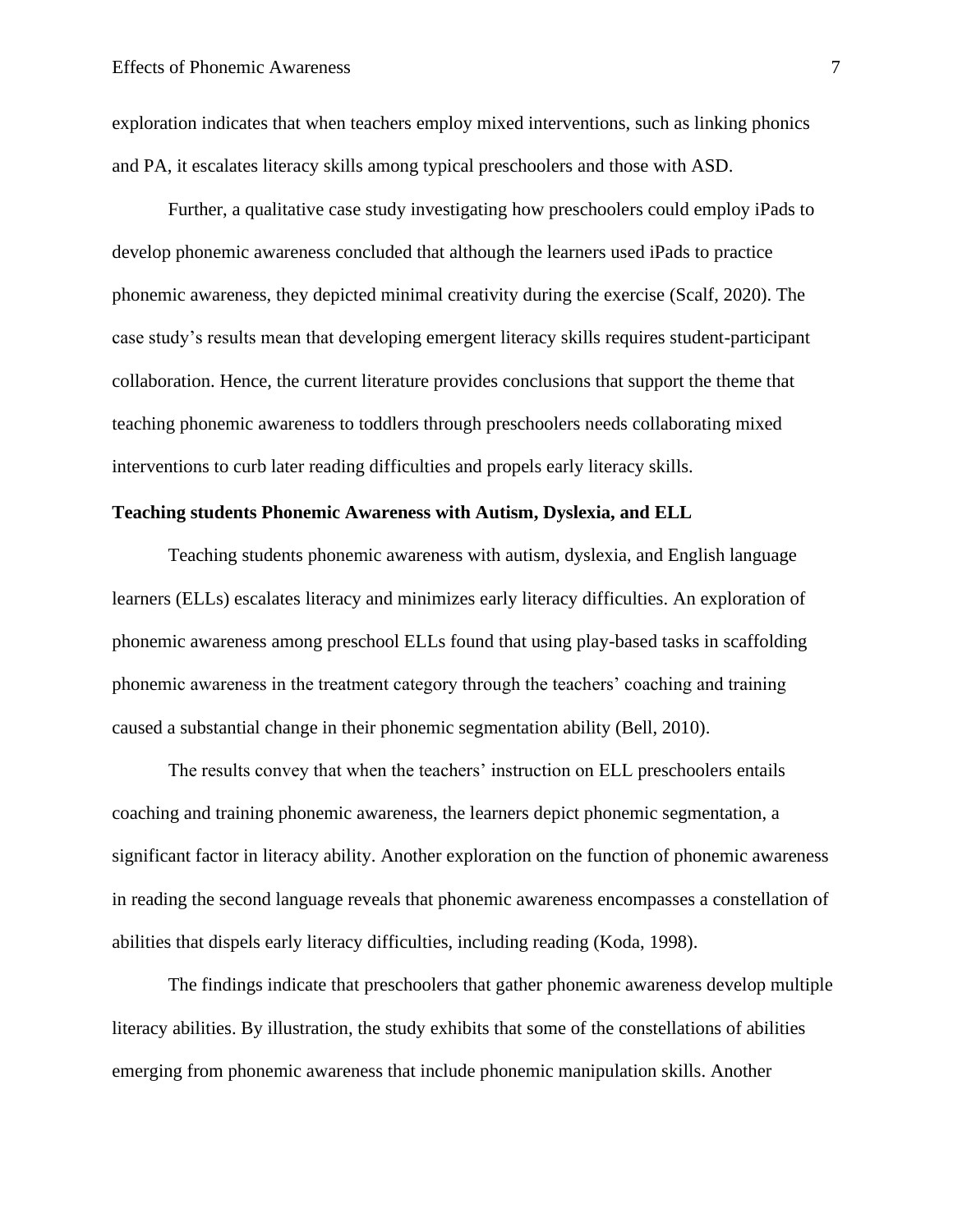#### Effects of Phonemic Awareness 8

investigation on literacy skills and phonological awareness among children from deprived social environments found that phonological awareness intervention focusing on initial phoneme discrimination, syllable segmentation, and rhyme awareness had minimal impact on the later literacy ability compared to the control group that does not receive intervention on nonword spelling and rhyme awareness (Nancollis, Lawrie, & Dodd, 2005). The latter findings suggest that phonological awareness that focuses on initial phoneme discrimination does not enhance later literacy acquisition among children.

A research study on the impact of cognitive approaches on dyslexic children's phonemic awareness states that the learners utilize particular cognitive methods that escalate their phonemic awareness in comprehension reading (Thangarajathi & Menaha, 2020). The four pieces of literature provide conclusions that convey that cognitive techniques and teaching students phonemic awareness with autism, dyslexia, and ELL increases literacy skills, including a constellation of abilities, which minimize early literacy difficulties.

# <span id="page-8-0"></span>**The Relationship Between Phonological Awareness and Reading**

Phonological awareness is associated with early reading ability among preschoolers. A research study on the impact of instruction on phonemic awareness to early reading ability among kindergarten children found that although most learners depicted high comprehension of phonemic awareness, struggling students improved by progressing towards early reading abilities and literacy skills (Al-Bataineh & Sims-King, 2013).

The results reveal that phonemic awareness instruction correlates with early reading and literacy skills. On the other hand, an investigation on the development of spelling, vocabulary, reading comprehension, and decoding informs that reading comprehension in the elementary school years escalates with progress in classes but declines in higher grades (Aarnoutse et al.,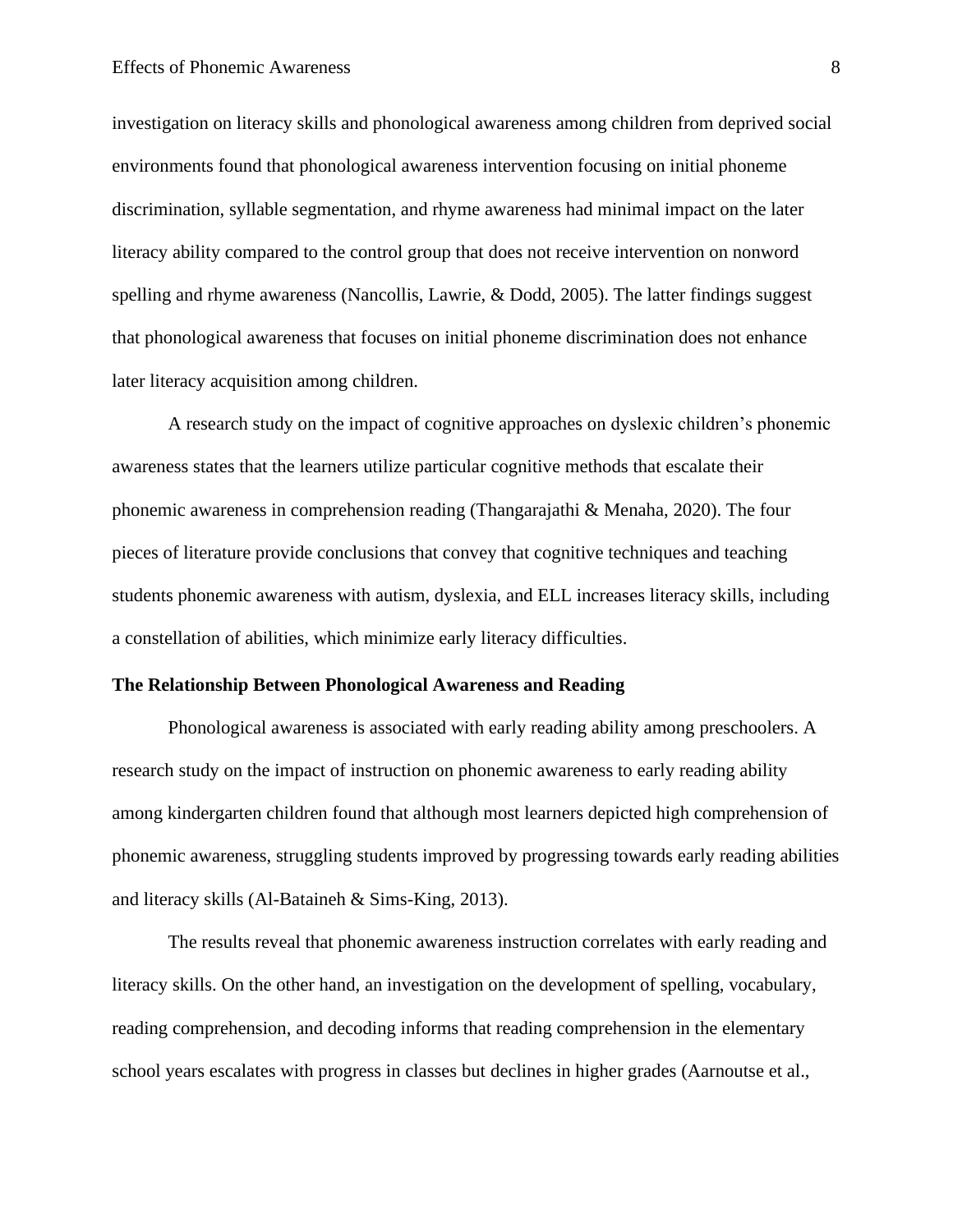2001). The latter exposition indicates that reading comprehension increases with grades but gradually closes the academic gap in higher grades. Aarnoutse et al. support Al-Bataineh and Sims-King phonetic phonemic awareness instruction escalate reading ability in elementary school years, leading to closure in the academic gap in higher grades. In another instance, an exploration of the association between reading and phonological awareness reveals that assessing phonological awareness predicts word reading in second grade and kindergarten (Hogan, Catts, & Little, 2005).

The revelation that assessing phonological awareness ignites word reading among kindergarten students. Other related literature states that teaching children on attending phonemes and comprehending print concepts escalates early reading success (Nichols et al., 2004). The pieces of literature provide conclusions supporting the theme that phonological awareness correlates with early reading ability in children.

#### **School Profile and Baseline**

# <span id="page-9-1"></span><span id="page-9-0"></span>**Student Performance**

LeMars's current data from 2021 assessments are as listed: Elementary Science (57), Math (76), and FAST scores of 72, Middle School Science (59), Math (72), and 49 for  $6<sup>th</sup>$  grade. High school's data holds a greater data for science (71), but is similar in range with Math and Reading. There is no FAST in the high school level.

# <span id="page-9-2"></span>**Student and Community Characteristics**

Le Mars Community School enrolls 78% white, 0.5% Asians, 2.7% black, 14.7 percent Hispanic, 0.3 percent American Indian, and 0.9 percent Native Hawaiian students in its schools. Additionally, 2.9% of students identify as being of more than one race, and 0% did state their ethnicity. Consequently, 47 percent of the pupils are female, while 53 percent are male. In the Le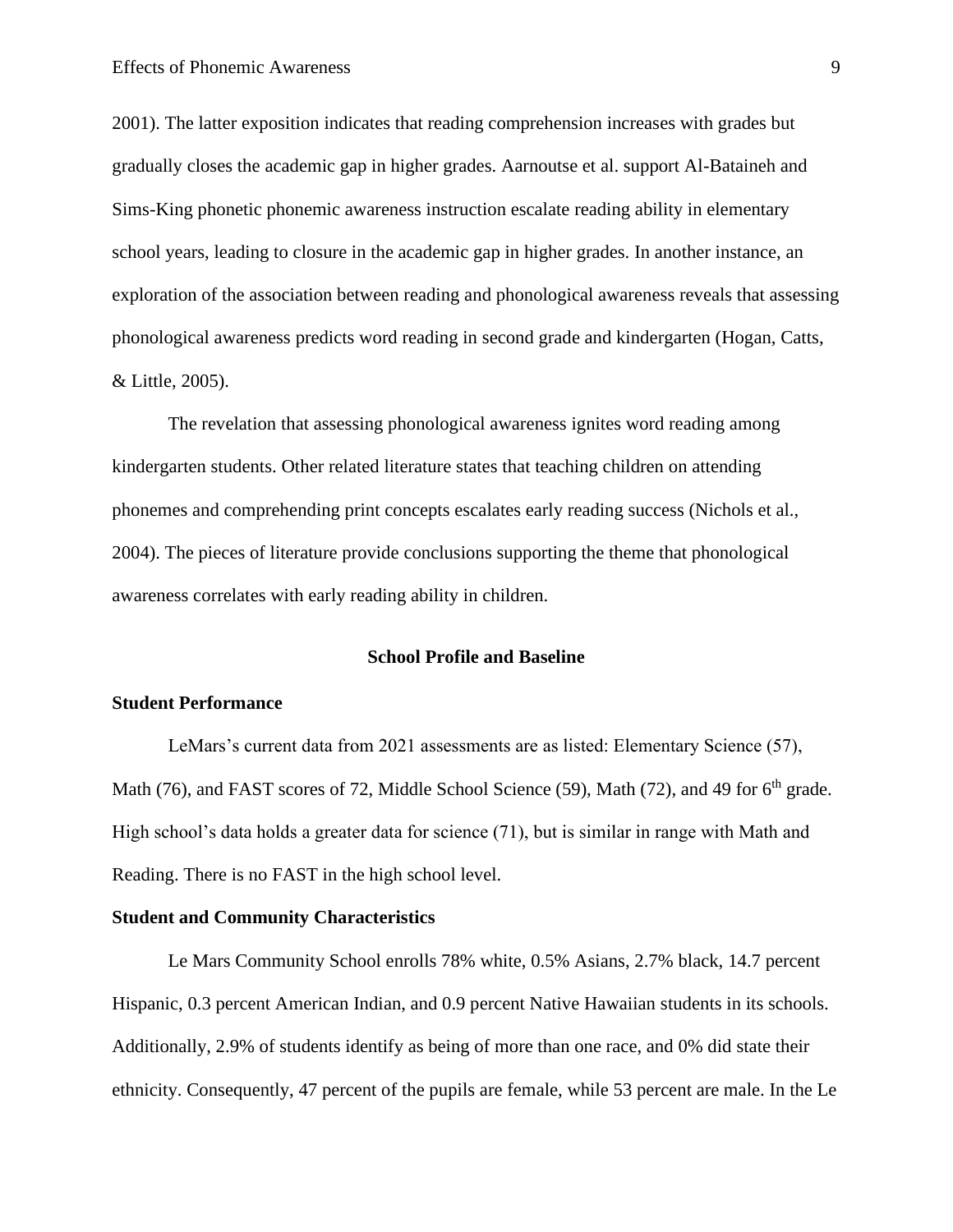Mars Community School, 27.2% of students qualify for free or reduced-price meals, and 5.3% of students are English language learners, thanks to government funding. Le Mars Community School has a total of Six schools that serve 2,283 pupils in the community (LeMars Community Schools). Twenty percent of the students in the district are ethnic minorities. Students from lowincome families make up 27.2 percent of the student body.

#### <span id="page-10-0"></span>**School Characteristics**

One high school and three middle schools make up the Le Mars Community Schools dedicated to cultivating academic success. A well-rounded education necessitates the involvement of every school in the Le Mars community. In a supportive setting, primary schools help pupils lay the groundwork for a successful future. However, the middle school aims to help students fulfill their full potential by catering to the requirements of teenagers. In terms of academics and extracurriculars, the high school has a long history of success. While pursuing a degree, students can receive college credit for their courses. Opportunities to excel in athletics, academics, and the fine arts are available at Le Mars Community Schools in Iowa. As a result, the schools provide a wide variety of extra-curricular engagement to assist students in developing a wide range of abilities. Students at the Le Mars Community Schools can participate in various music programs, including choir, band, and orchestra, to express themselves (LeMars Community Schools). When it comes to athletics, students at Le Mars Community Schools are given the option to participate in a wide range of successful activities.

#### <span id="page-10-1"></span>**School Mission**

Through active cooperation with students, schools, families, and the community, Le Mars Community schools aim to ensure that every kid receives a quality education by developing characters, enhancing life-long learning, and nurturing basic skills.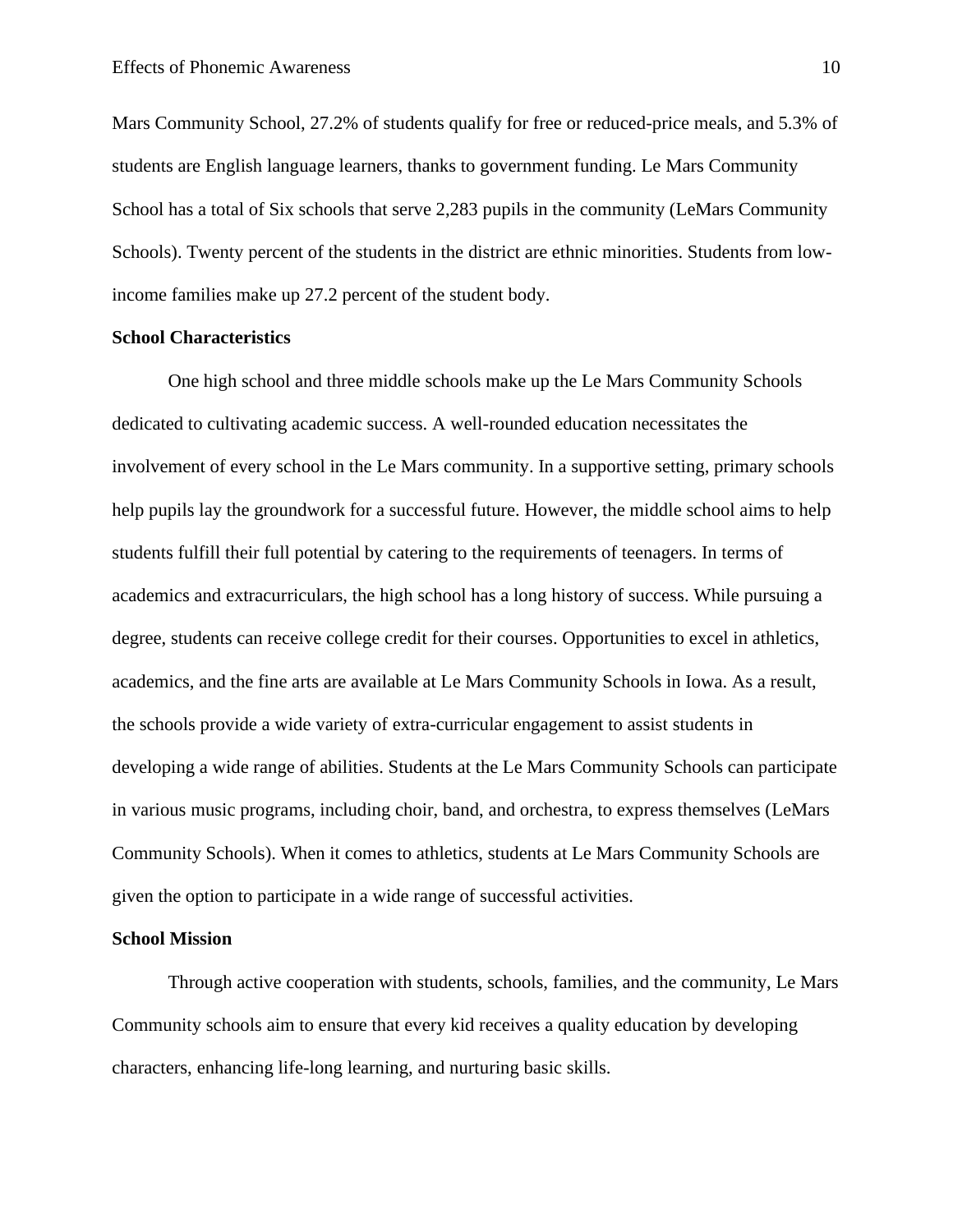## <span id="page-11-0"></span>**School Vision**

There is a shared desire to elevate standards for both students and staff members. As a result, the school will be able to devote the time and resources necessary to improving student performance by implementing new techniques, methodologies, curriculum, classroom facilities, and technology. In order to cultivate self-motivated, lifelong learners, all student levels of engagement will be exploited (LeMars Community Schools). When these pupils are evaluated, they will show that they have met or exceeded the new requirements.

#### <span id="page-11-1"></span>**Current Student Learning Goals**

At Le Mars, we believe all people can learn. Our schools provide a thriving learning experience that serves all students' unique needs**.** Nearly all kids in kindergarten through fifth grade should meet or exceed the FAST CBM reading goal by 2026. Eighty percent of children in grades 3 to 5, 6 to 8, and 9 to 11 will meet or exceed competence on the Iowa Statewide Assessment of Student Progress (ISASP) in reading, mathematics, and science by 2026.

# <span id="page-11-2"></span>**Reflect on Teacher Strategies, Assessment Practices, and Professional Development**

Le Mars provides the necessary resources to attain the 36-hour professional competence development cooperation time requirements. Again, teachers are given appropriate items to help achieve the set annual goals in science, reading, and math. Finally, the management has structured plans for reporting from all categories of the schools regarding implementable strategies to improve the current results of science, reading, and math skills among students in levels 3-11.

Teachers receive compensation with their professional training and preparation, which allows them to assume leadership responsibilities in instruction and curriculum at Le Mars Community School. They also effectively cooperate with other teaching staff, both new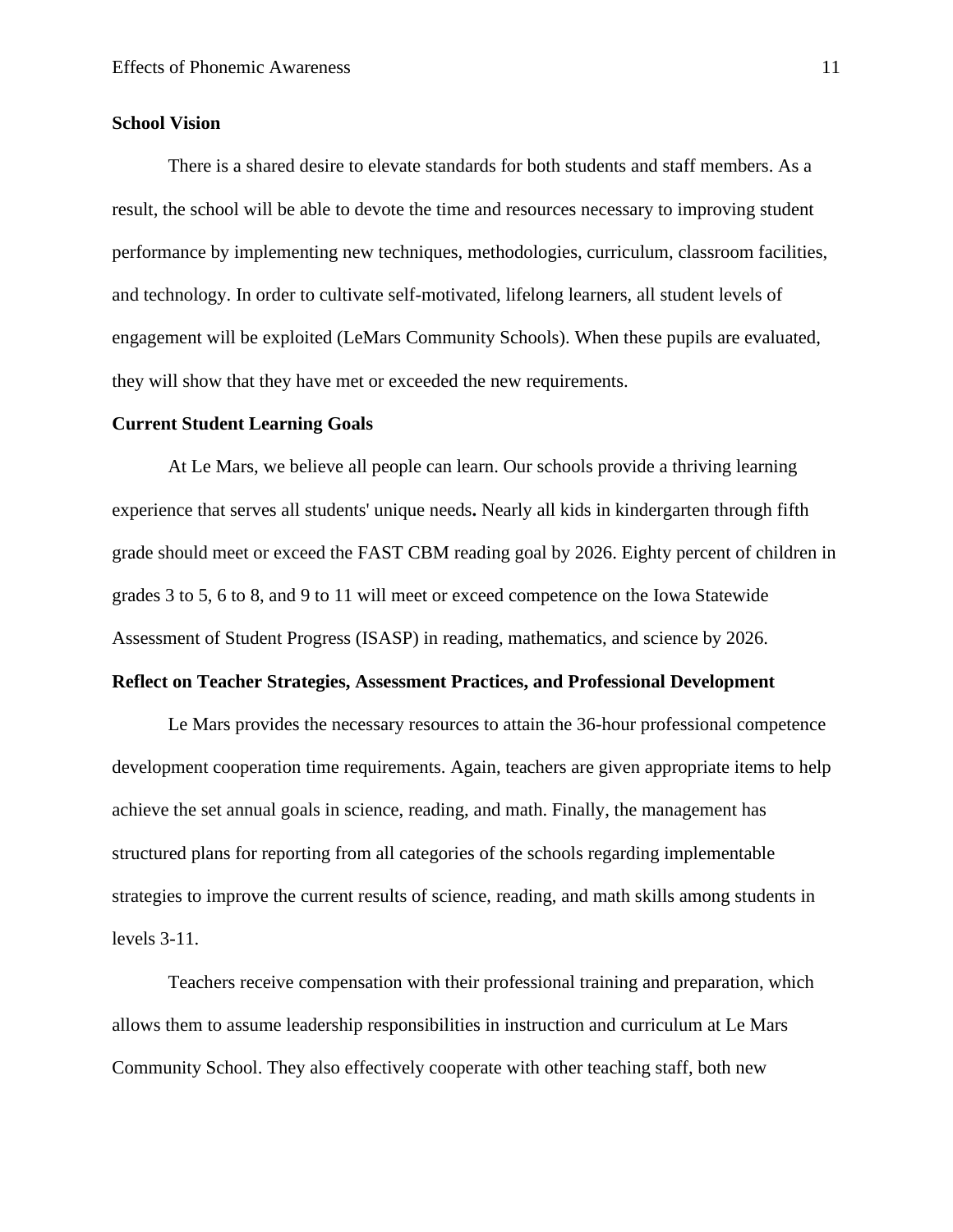and veteran, in a focused, targeted, and supportive manner to enhance student achievement in academics and ex-curricula activities.

#### **Needs Assessment**

<span id="page-12-0"></span>Every educational institution has to utilize all sources and energy to improve its facilities, educational services, teaching methods, instructional strategies, and curriculum to provide maximum benefit to the learners. The Le Mars Community District has been encouraged to identify shortcomings in the educational content, methods, and strategies to implement the latest strategies for the wellbeing of learners. In response, one place that requires immediate attention for certain changes is curriculum and instruction.

The school is familiar with the importance of enabling learners to learn to read as early as they start their education. For this purpose, the school uses the Center for Collaborative Classroom. The program is highly effective for its variety of materials for children of all ages (Center for the Collaborative Classroom & Shefelbine, 2020). However, it lacks some important features. For example, it does not provide enough phonemic awareness to learners. As a result, students face difficulty as they continue to progress to higher grades. Therefore, the team has decided to look for a more effective and comprehensive program for children, which should address the issue of phonemic awareness.

Since providing phonemic awareness to young learners is the main target to enable them to learn to read and pronounce the words accurately before they move to higher grades, the team has identified HD Word as suitable options in addition to the curriculum Center for Collaborative Classroom. HD Word is a collection of lessons designed for students of elementary classes and grades 1-5. The content of HD Word emphasizes the teaching of phonemic awareness and phonics to all learners as early as they begin their academic careers. The goal is that as they grow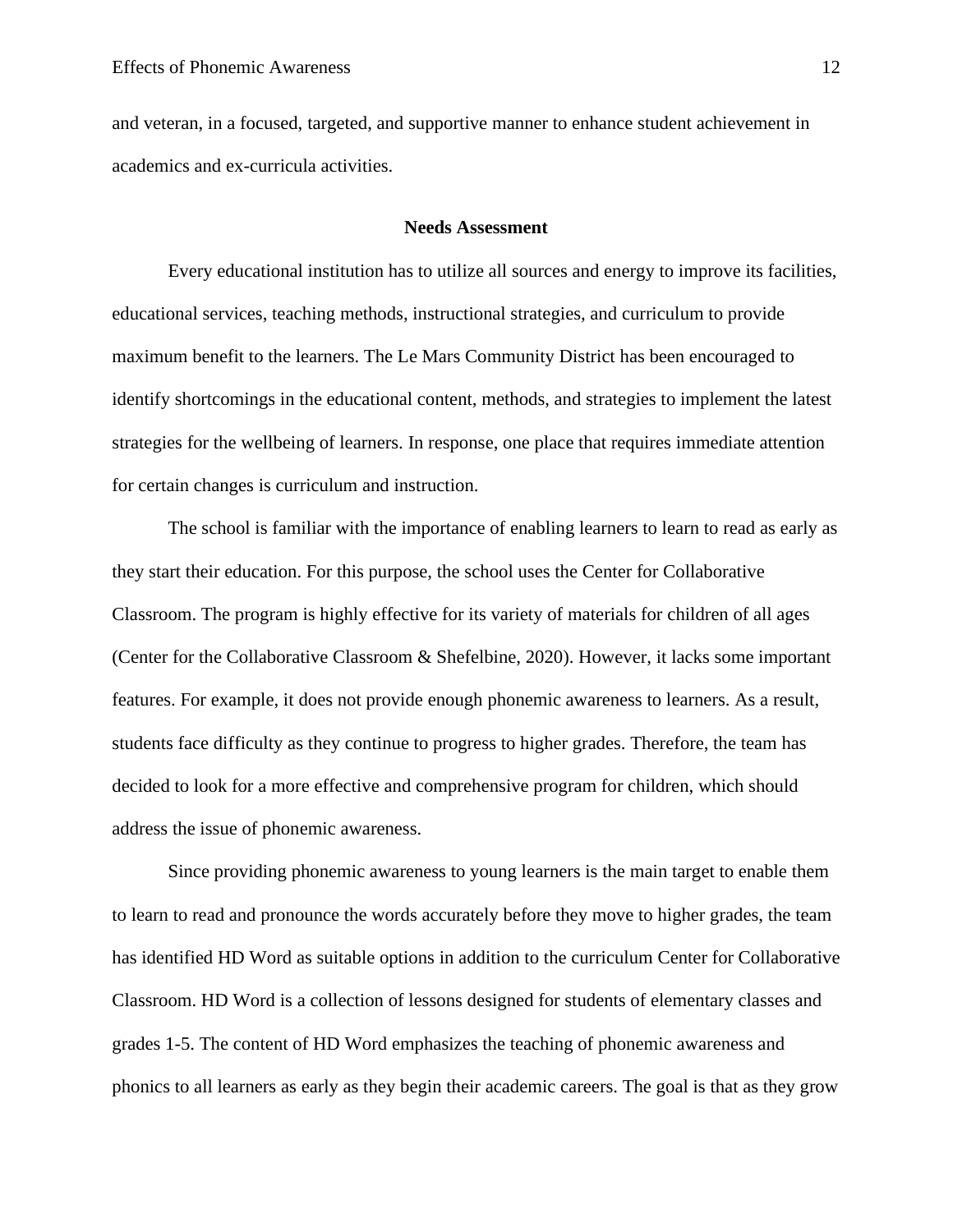#### Effects of Phonemic Awareness 13

mature, they should not spend much time learning phonics and pay more attention to important facts covered in different subjects. In addition, HD Word provides a systematic approach to growth from one class to another considering the child's learning capacity without jumping from too simple to too complex words. The workbooks available for all learners provide them opportunities to use their skills and understand the differences between different phonics.

The reason behind choosing the supplement of curriculum is that early school years have a lot of impact on a child's performance in higher grades. If a child learns to read different words with the help of phonics at the earliest, they are expected to face fewer challenges associated with reading in the higher grades (Stuart & Fugnitto, n.d.). If they continue to struggle because of the lack of awareness of phonemics, they will continue to face challenges in the higher grades. As a result, their attention will be divided between his reading problems and understanding of concepts. The knowledge and understanding of phonemic awareness and phonics can make a student read fluently to pay more attention to the meanings of words. Consequently, they read more content, gather more vocabulary, and store more information.

Every school should remain alert to the progress of students and the challenges learners face. The administration must look for an innovative solution to the problems of children learning in different grades. For the Le Mars District, it is the right time to supplement the current curriculum with HD Word so that children should learn phonics and develop their reading skills for the future. If students are successful or have been exposed to these learning opportunities now, they will begin to show greater success in the upper grades.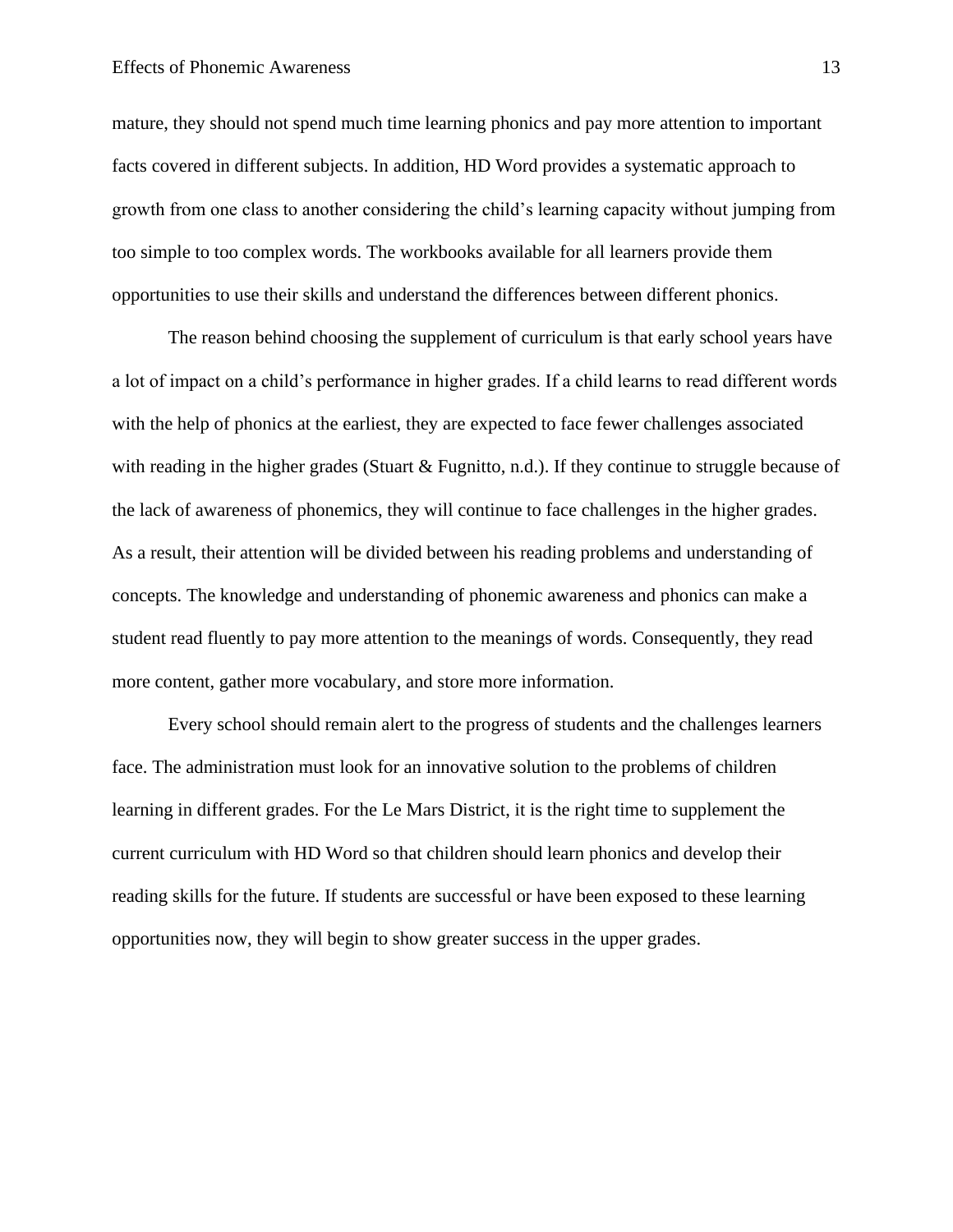#### **School Data and Analysis**

# <span id="page-14-1"></span><span id="page-14-0"></span>**School Data**

At Le Mars Community, there are a variety of informal assessments given to students throughout the year. Specifically, an elementary-wide screener given to all students is the FAST (Formative Assessment System for Teachers). This screener provides educators with a tool to screen, monitor, and analyze reading skills of students from kindergarten to fifth grade. The intentions for the formative assessment screener is to provide results for use in planning reading instruction.

The FAST data shows a lack in phonemic awareness and phonics instruction. It supports the need of more phonemic awareness in our core instruction. At Kluckhohn Elementary, 439 students K-5<sup>th</sup> were 70% proficient in reading shown in Figure 1, with  $1<sup>st</sup>$  graders being the lowest percent and 5<sup>th</sup> grade being the highest percent shown in Figure 2. Specifically, in first grade, students are being assessed over sight words, word segmenting, nonsense words, and story passages.

# **Figure 1**

# *Kluckhohn Elementary Proficiency Data*

440

Kluckhohn Elementary School All students

 $98<sub>%</sub>$ 

**70%**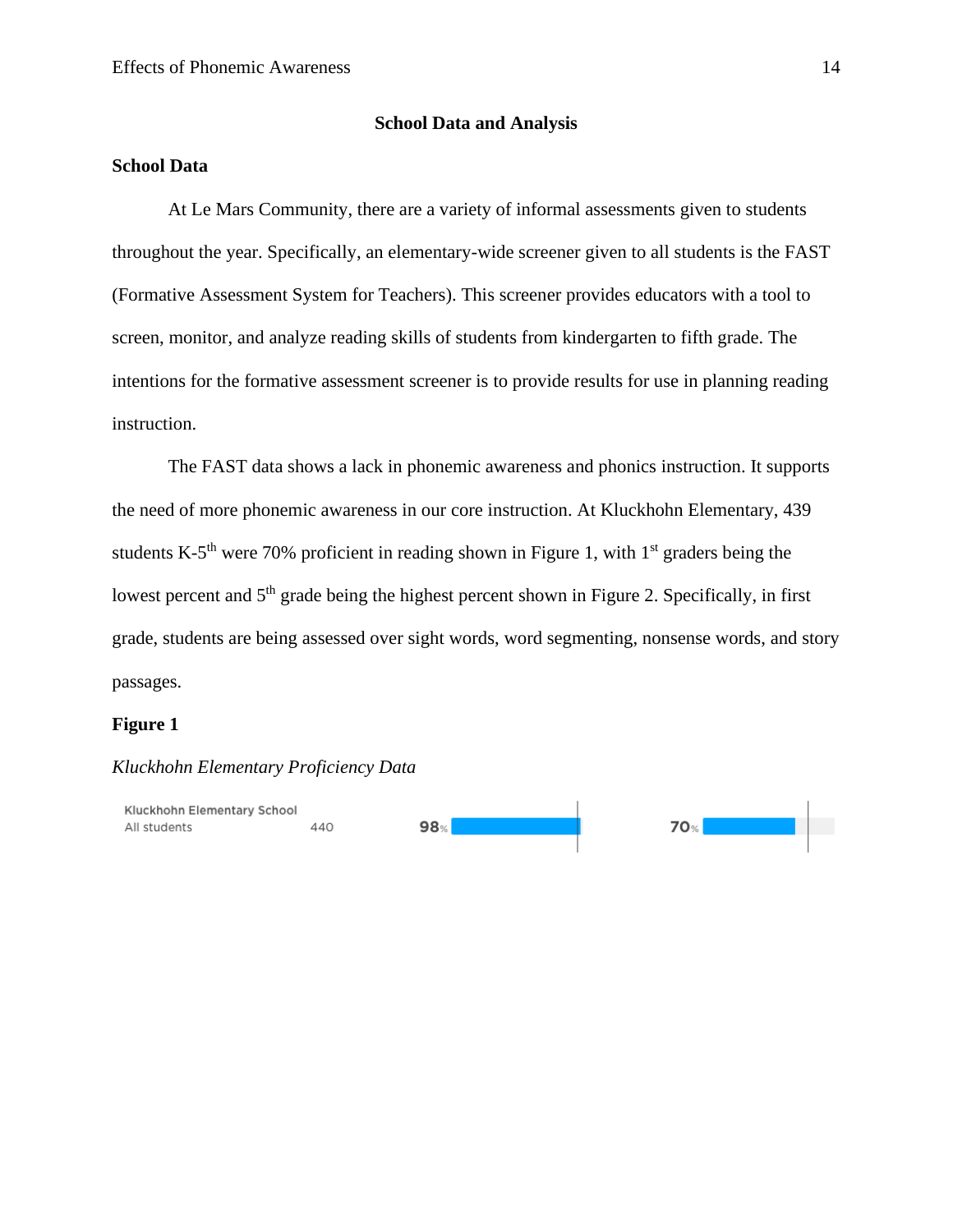# **Figure 2**



#### *Class wide Proficiency Data*

Once students are in third grade, the main focus for data collection is CBM- English (Curriculum Based Measurement), which is story reading. Although WPM (words per minute) may not give us an exact focus point, we have examined the accuracy of reading and many students are missing multisyllabic words, where we start to see our lack of phonemic awareness and understanding word parts. Given each student's missing skills, we can begin to assess them on phonemic awareness and provide intervention for the students who need support.

# <span id="page-15-0"></span>**Analysis of Data**

After examining the data, first grade is being assessed in more areas, broken up into different subtests. Second through fifth graders are assessed on words per minute in CBM reading. Although the data from grade to grade may not be accurate, we can take a look at where students are doing poorly. For example, Student A missed sight words such as the, like and Student B missed multisyllabic words. This gives us an idea on which students need more phonemic awareness of words. In this case, student A and B could both use phonemic awareness. Student A could use more phonemic awareness to identify more individual sounds whether they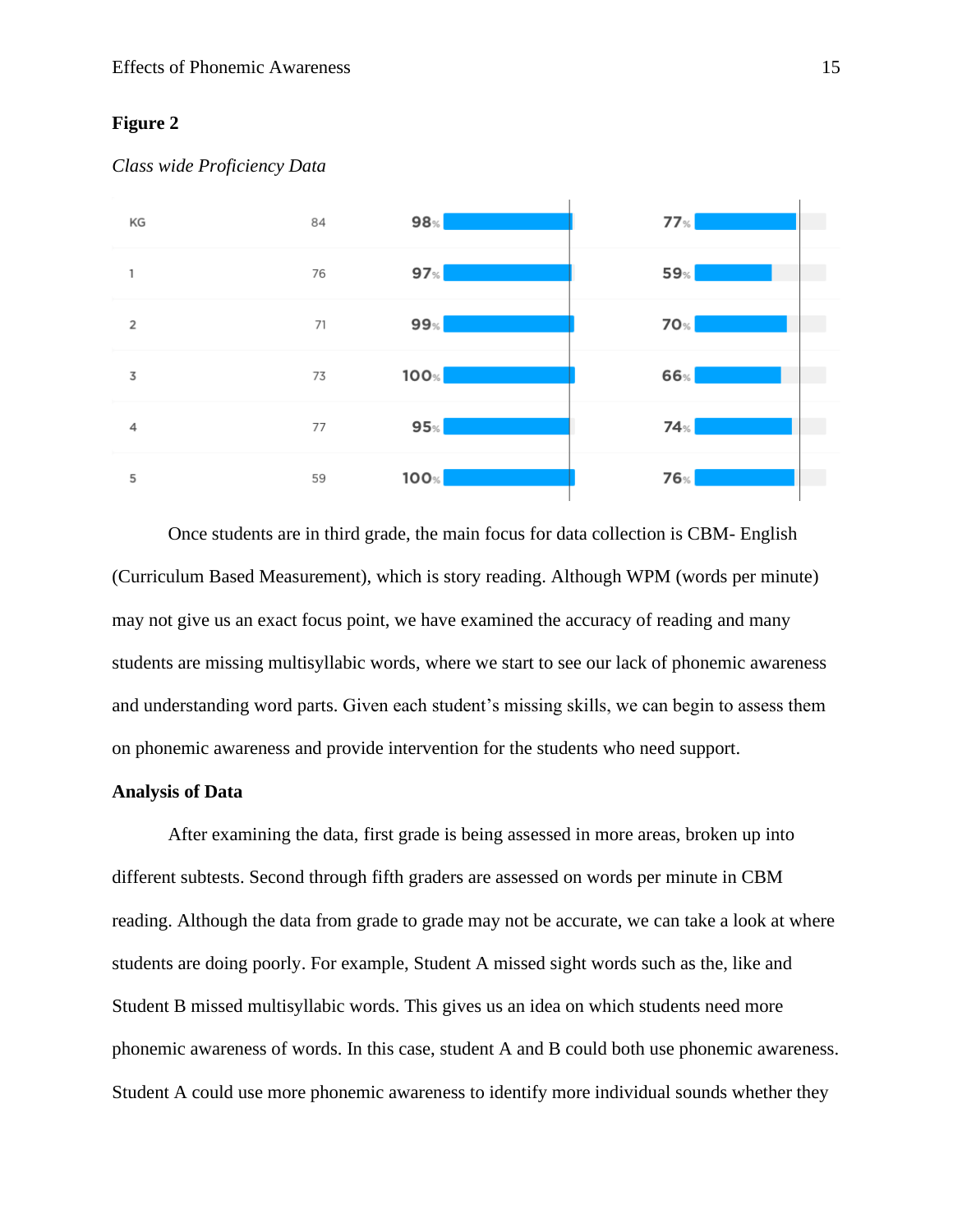be heart sounds or sounds we do not have to memorize. Student B could use more phonemic awareness for breaking words apart and understanding word parts.

## <span id="page-16-0"></span>**School Weaknesses/Challenges**

One of the highest areas of weakness indicated on the FAST data is word segmenting. This is where students lack skills in word segmenting could be an area where phonemic awareness becomes present in more in depth curriculum. Other areas of weakness are sight words and nonsense words. Many first graders are being progress monitored in both areas, and students showing little to some growth. Although nonsense words are an area of concern, the data shows students are slowly progressing in manipulating sounds and creating words.

# <span id="page-16-1"></span>**Additional Assessment Recommendations**

Other assessments that would be necessary for data collection would be the Phonological Awareness Screening Test (PAST), the Heggerty Screener, or the Really Great Reading diagnostic decoding survey. The phonological awareness screening test is reliable based on samples of students from kindergarteners to fifth graders. It is used with students as a formal reading assessment and provides an informal, verbally administered diagnostic tool that evaluates fourteen aspects of phonemic awareness. It assesses a students' level of proficiency with syllables, onset-rimes, and phonemes.

The Heggerty screener is used to show progress with phonological and phonemic awareness skills as well. Lastly, Really Great Reading's diagnostic decoding survey is an assessment of phonics skills and assesses a students' skills in simple and complex single-syllable words, decodable two-syllable words, and sight words. All three recommendations collect and provide similar, but different information on a student's phonemic awareness skills. All examples would be useful information.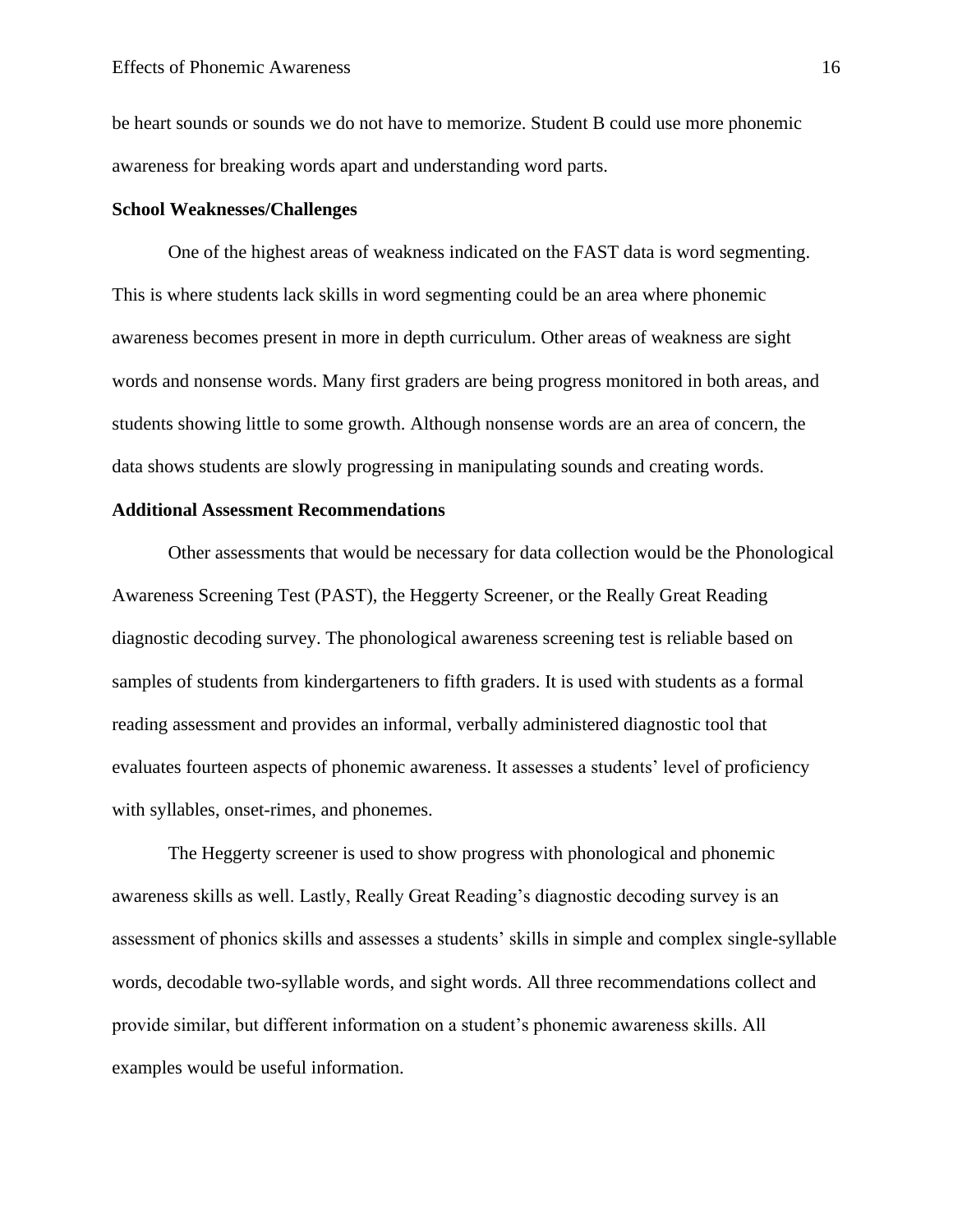#### **Action Plan**

<span id="page-17-0"></span>The literature review has multiple strategies that can be utilized for the plan. Phonemic awareness skills can be applied to teach elementary students, but also toddlers. The 2-directional collaboration or integration between a speech-language pathologist and teacher would be utilized for improving the literacy skills of all children. The plan further includes that elementary students would be taught through the use of integrated articulatory placement approaches relating phonological awareness with movement that can eventually enhance literacy skills. The literature further revealed that play-based tasks within phonemic awareness through the teachers' training and coaching can bring major changes in elementary students' phonemic segmentation capability (Bell, 2010). This strategy can specifically be utilized for dyslexia, autism, and ELLs. Young children with autism face difficulties in learning and play-based tasks can help in encouraging learning.

Information found within the review revealed that early reading abilities can help in developing phonological awareness (Al-Bataineh  $\&$  Sims-King, 2013). The focus will be on developing reading habits among students that can eventually help in boosting phonological awareness. The strategies include developing a regular reading routine, motivating the child to read regularly, assisting the reluctant reader in finding books that they love, utilizing the reading examples, and staying involved with the child. The strategies can play a crucial role in improving reading habits that can eventually boost phonological awareness. The techniques can reinforce comprehension and learning by utilizing more senses as the students read. The development of reading habits can eventually help in building phonemic awareness among the readers. It can eventually have a profound impact on the cognitive abilities of the student.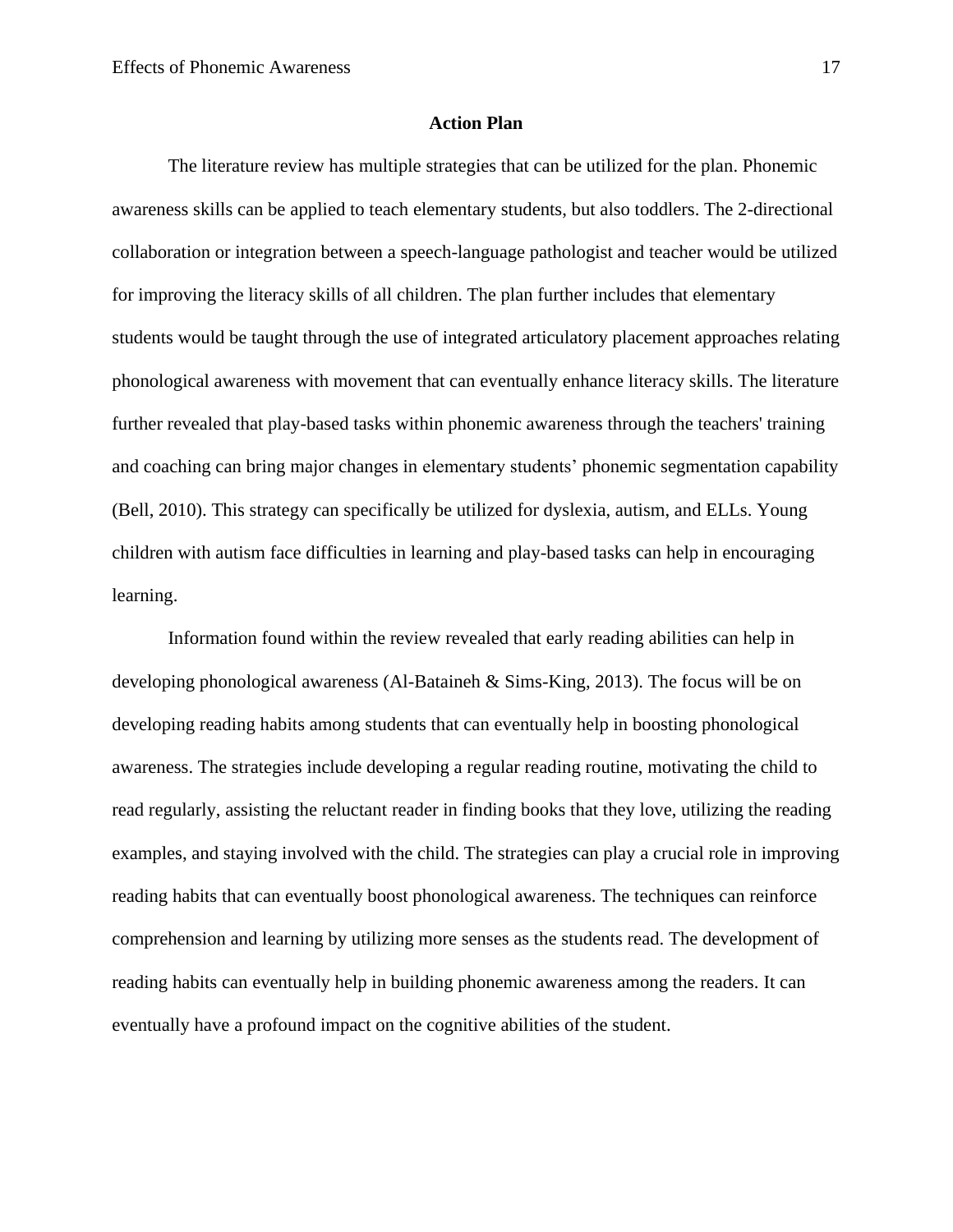## <span id="page-18-0"></span>**Steps for Solving the Problem**

"*Heggerty Program*" is one of the major steps and techniques for improving phonemic awareness among elementary students (Heggerty, 2022). In this program, daily phonemic and phonological awareness lessons are incorporated. The "*Heggerty Phonemic Awareness Curriculum*" refers to a thirty-five-week program of lesson plans, which deliver an exceptional level of student engagement and explicit modeling (Heggerty, 2022). The program is a great step to develop a student's encoding and decoding skills and abilities.

The hand-motion posters can be utilized for supplementing the Heggerty program. The lessons incorporated in the program would be consistently taught regularly, with scaffold and modeling support, students then learn to understand language and interpret the sound in words.

This particular plan teaches five core phonological awareness skills. The skills are segmentation, rhyme, blending, initial phenome isolation, and final phenome isolation. In the rhyme domain, students would understand production, recognition, and repetition. The students would also learn to blend syllables and words. They would further learn segmenting into syllables, words, and onset-rime (Heggerty, 2022). The literacy skills would include language awareness and alphabet knowledge. The students will successfully differentiate between alphabets, learn all the alphabets, and understand the sound of every alphabet.

Another step is to use the "*Really Great Reading*" program for boosting reading skills and phonological awareness. The program focuses on delivering professional development, interventions, grouping, and prevention (ReallyGreatReading, 2022). Through the use of the program, the focus will be to create a strong literary foundation among the students and assist eliminate decoding problems. The "Launchpad" lesson teaches younger students to develop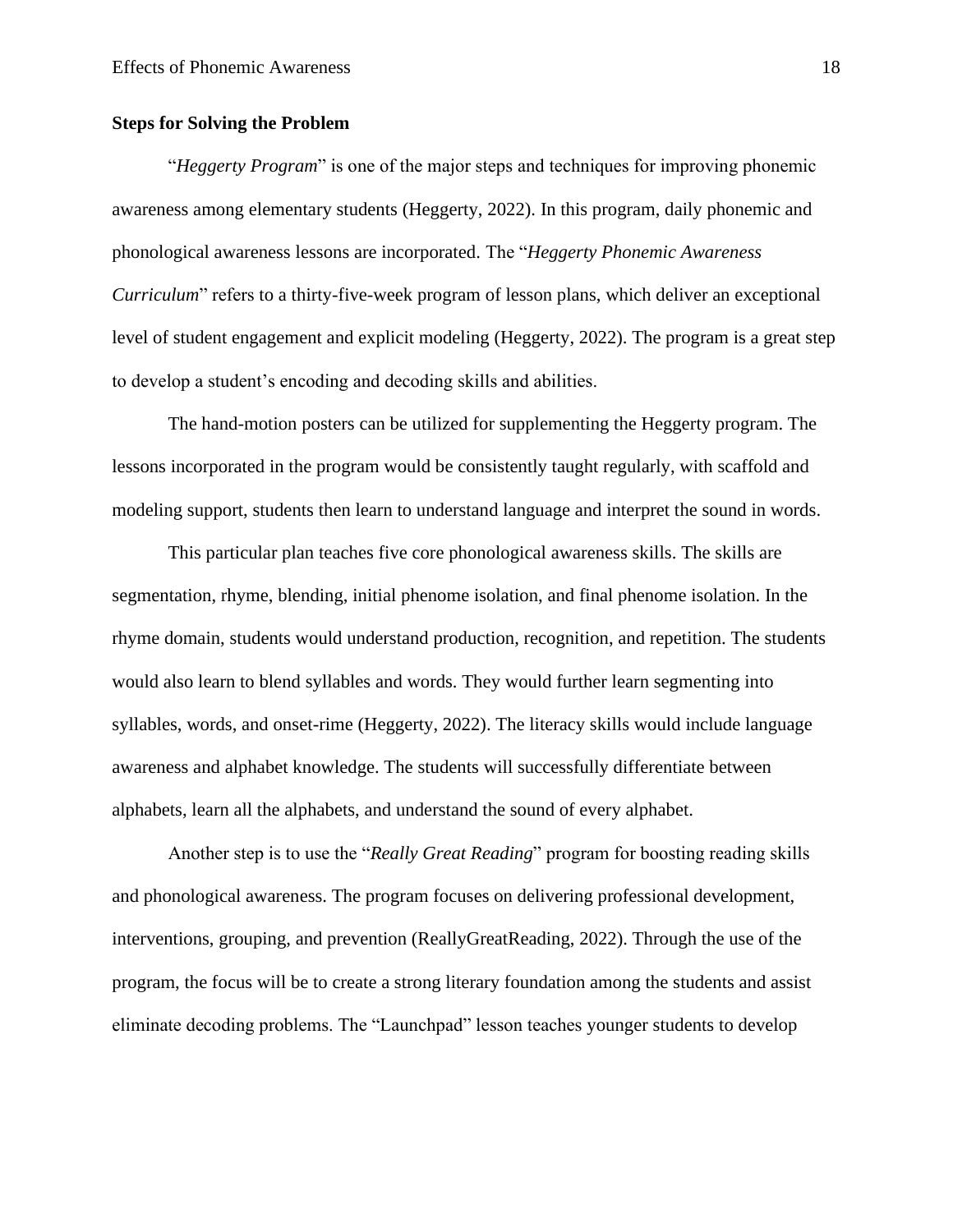phonemic and phonological awareness, recognize the ideas of letter and print names, develop sound-letter knowledge, and how letters may be put together for creating words.

Although the Heggerty 35-week program is not ideal at this point in the year, it will still be beneficial to introduce the program. It will also be rewarding for students to be aware of phonological awareness skills and use them in their future reading. "*Really Great Reading"* will be used as an introduction to phonics lesson, but will not fully get incorporated until phonemic awareness is mastered. Figure 3 shows an overall review of intervention program examples.

#### **Figure 3**

#### *Curriculum Information*

| <b>Curriculum</b>           | <b>Targeted Area</b> | <b>Length of Program</b> |
|-----------------------------|----------------------|--------------------------|
|                             |                      |                          |
|                             | segmentation,        |                          |
|                             | rhyme, blending,     | 10-15 per day,           |
| Heggerty                    | initial phenome      | 35 lessons               |
|                             | isolation, and final |                          |
|                             | phenome isolation    |                          |
|                             | Phonemic             |                          |
| <b>Really Great Reading</b> | awareness, phonics   | 15-20 minutes per        |
|                             | concepts, and word-  | day, 28 weeks            |
|                             | attack skills        |                          |

## <span id="page-19-0"></span>**Examples of Screeners**

Phonemic awareness skills play an important role in early reading, and it is important to screen student's abilities in their early stages of school. Phonemic awareness interacts with the development of vocabulary and word recognition. The Phonological Awareness Screening Test (PAST) can be used to show the effectiveness of parts of the program, as well as the Heggerty screener. Both screeners will give a collection of information on a student's skills.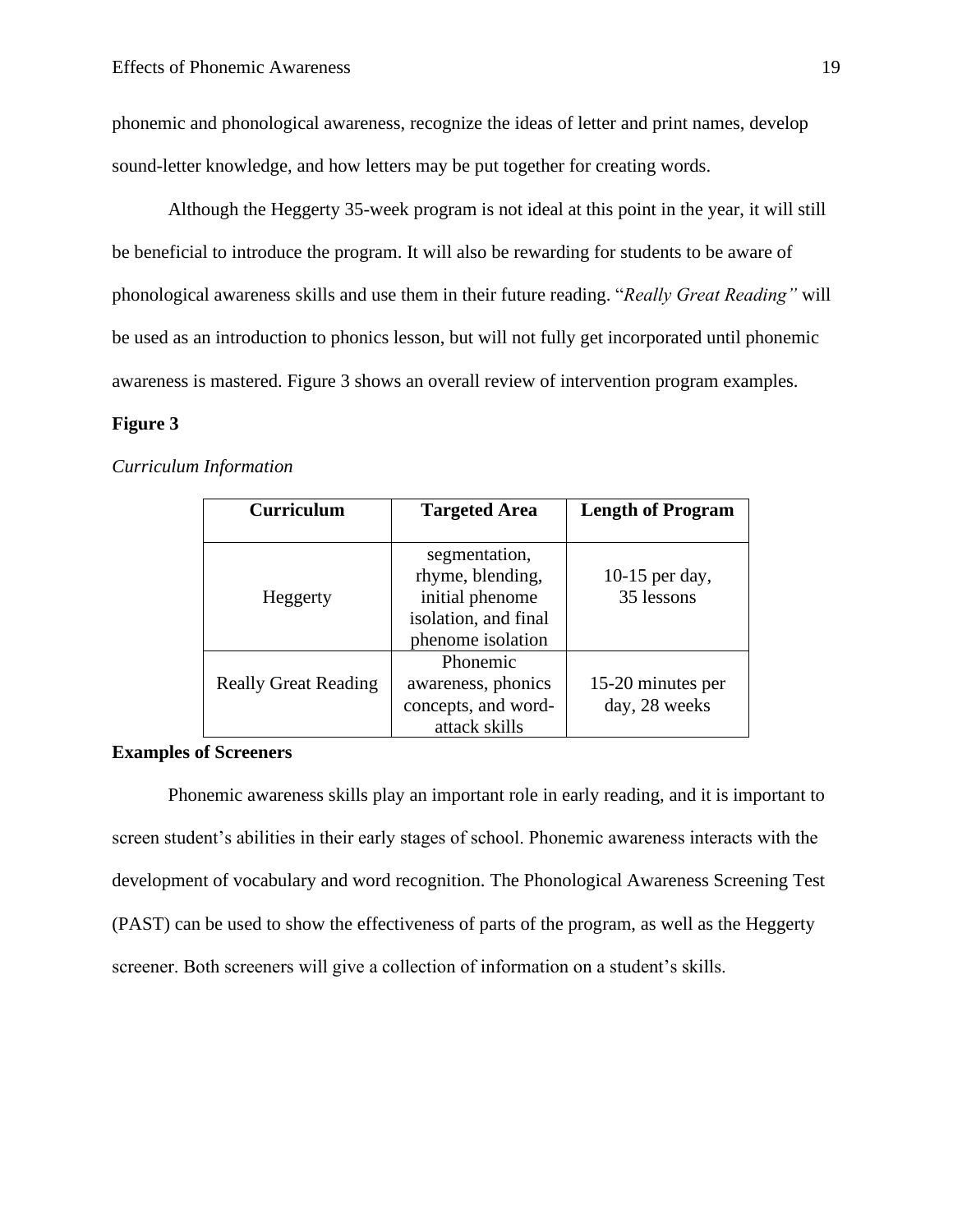# **Implementation of the Plan**

<span id="page-20-0"></span>Teaching phonemic awareness younger children deals with later reading challenges by enhancing literacy skills. Elementary students can use various platforms like iPads to help develop phonemic awareness. Learners participate and collaborate on the whole issues of the learning for them to get the impact and the ultimate learning experience. Therefore, teaching preschoolers would need a mixed approach to deal with the teaching challenges that come way after and thus propel early literacy skills.

For learners with difficulties in learning, using a cognitive approach to phonemic awareness in the whole comprehension reading would be beneficial. Therefore, learners who have challenges in education increase their literacy skills. The skills incorporated abilities constellation with reduced early literacy challenges. Ensuring effective learning takes place, an intervention to the effect has to be in place.

An improvement plan would act as a great tool through which the impact could be monitored and through. The program gives direction both to inform the situation before the intervention and the possible gaps following the implementation of the intervention. Below is a timeline of the implementation of the school improvement plan. The five week process will hopefully show us some data growth, but we may not see a overall result for a few years. Listed in the timeline is what the weeks consist of and what resources are needed to support the process.

# <span id="page-20-1"></span>**School Improvement Plan Timeline**

| Week 1                                                               | <b>Resources</b>             |
|----------------------------------------------------------------------|------------------------------|
| • Review of the timeline document<br>• Start the root cause analysis | 2020-2021 timeline and Data. |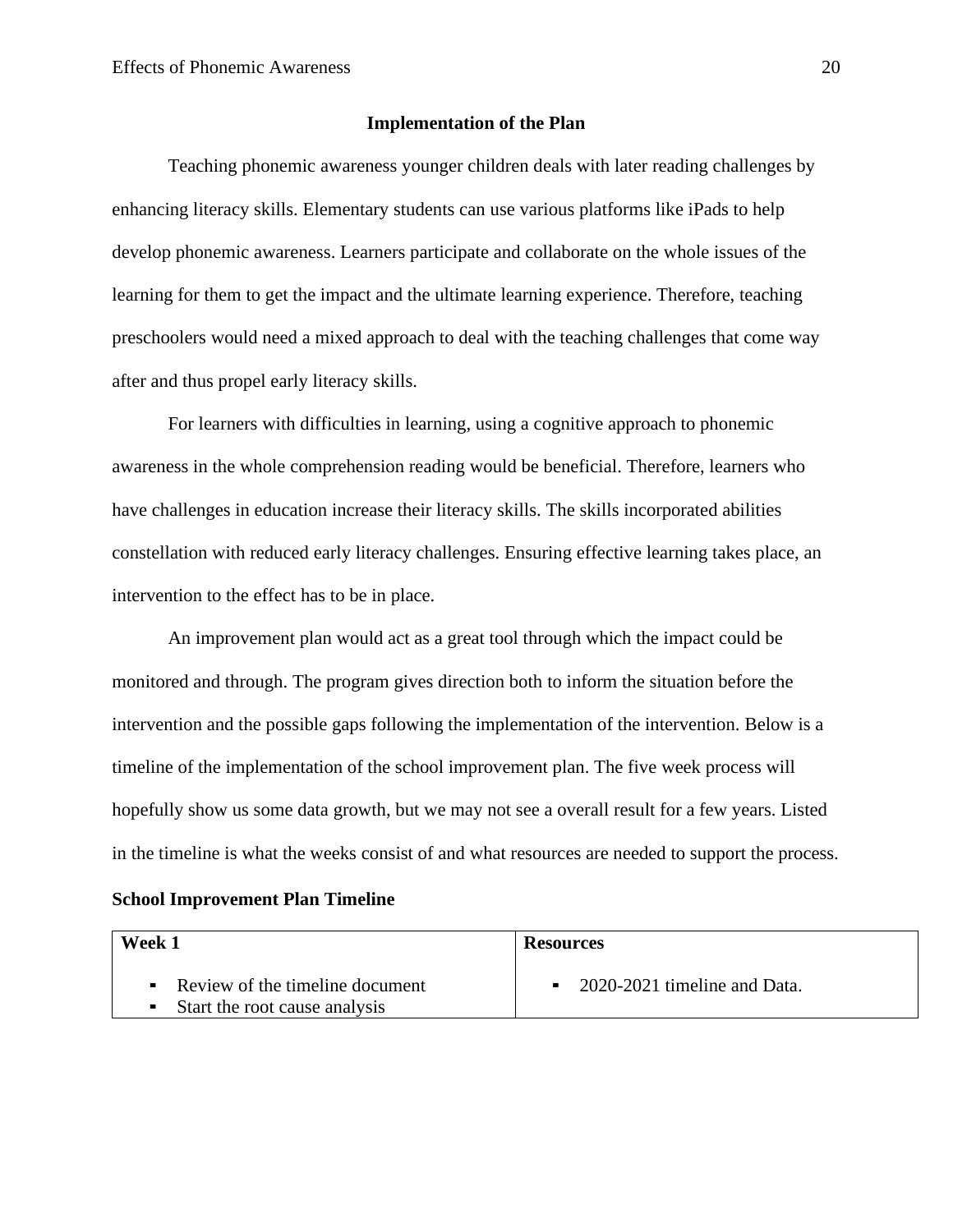| Week 2<br><b>Need Assessment</b><br>Schedule planning meeting<br>Analyze demographic Data<br>Data collection<br>Review of the school's vision, mission, and<br>values.                      | School calendar.<br>Current year executive summary, and<br>action plan                                               |
|---------------------------------------------------------------------------------------------------------------------------------------------------------------------------------------------|----------------------------------------------------------------------------------------------------------------------|
| <b>Week 3: Inquiry process</b>                                                                                                                                                              | <b>Resources</b>                                                                                                     |
| Analysis of learners' achievement data<br>Do comprehensive needs assessment.<br>Complete challenges solving cycle<br>Start on the inquiry process and analysis of<br>the root cause.        | School-based common assessment.<br>Adoption of data to enhance learners'<br>learning.                                |
| <b>Week 4: Design</b>                                                                                                                                                                       | <b>Resources</b>                                                                                                     |
| Structure and action plan with the school<br>initiative.<br>Design a monitoring system.<br>Align teacher's development plan to action<br>steps.<br>Inclusion of division intervention plan. | Teacher's development calendar.<br>Monitoring schedule.<br>Objectives<br>Universal assessment<br>Learning assessment |
| <b>Week 5: Evaluation</b>                                                                                                                                                                   | <b>Resources</b>                                                                                                     |
| Structure system of evaluation.<br>The structure calendar supports planning,<br>٠<br>monitoring, and overall evaluation,<br>supporting interventions.                                       | School intervention strategies<br>٠<br>Monitoring schedules<br>٠<br>School scheduling plan                           |

# <span id="page-21-0"></span>**Plan for Monitoring the Success or Failure of the Interventions**

A great way of evaluating intervention is to divide its schedule into three major phases (Anderson, 2021). The first phase is before the intervention starts, the second phase is the actual implementation, and the third would take the number of occasions that it completes. The plan looks into the evaluation of various areas of intervention. It strengthens shared governance by offering an opportunity where the educators collaboratively identify interventions and plans to address priority areas that require improvements.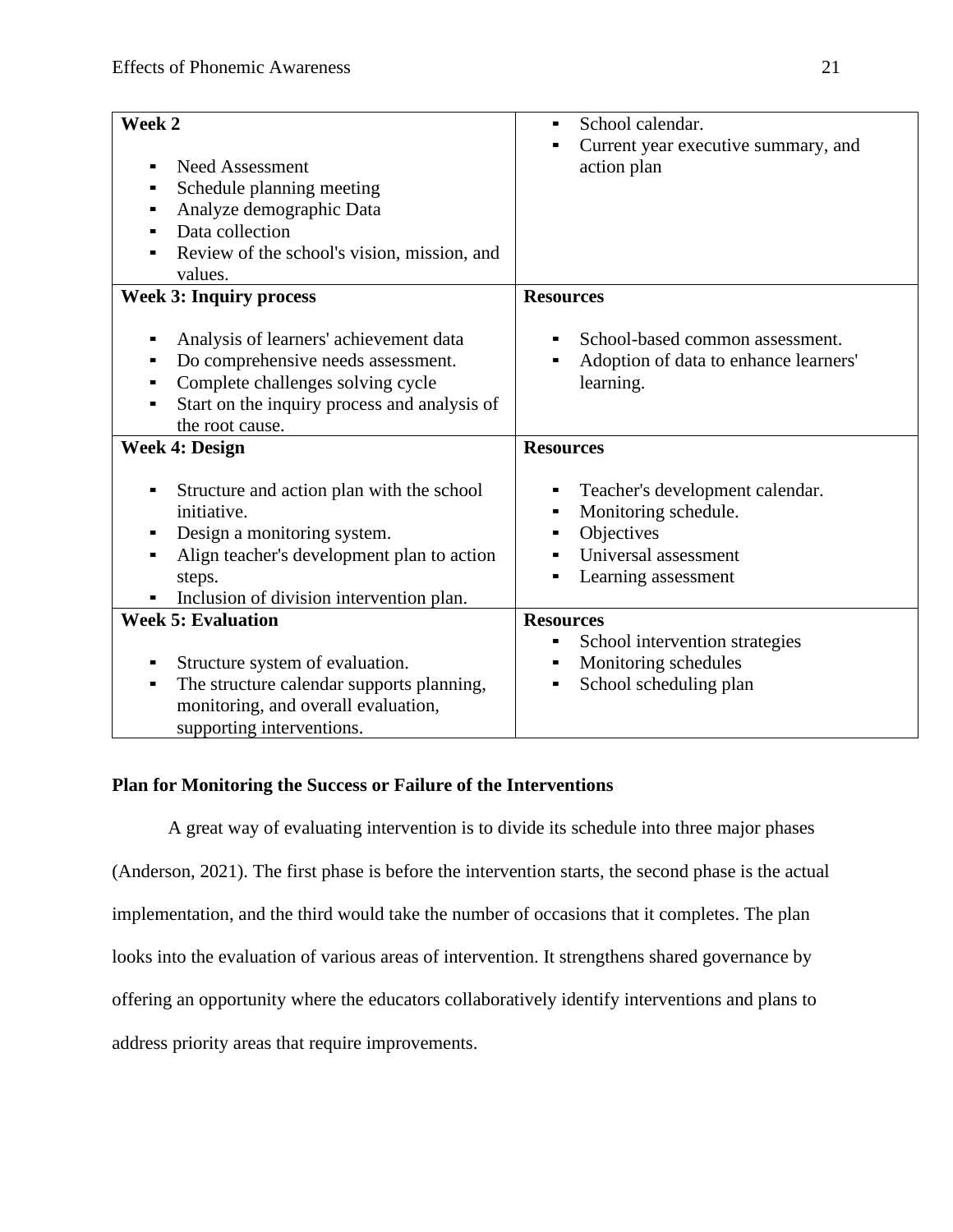Progress monitoring would also happen on approaches and techniques that learners use to devise their ways. Evaluate the embedding context in their guessing worlds, skipping the words they are unfamiliar with, and memorizing phrases and terms (Anderson, 2021). Finally, the monitoring process would assess the cognitive techniques and teach learners phonemic awareness with ELL, Autism, and dyslexia. The overall measures enhance literacy skills. Barriers and Challenges

<span id="page-22-0"></span>Planning and implementation of an educational plan may have challenges like most other plans. The first challenge is the inability to plan or have adequate planning. The teachers need to consider all the needs of their learners for perfect planning. Without the proper professional backing, planning may be challenging. However, the teachers may not be well-versed in the appropriate planning process.

Lack of commitment towards the plan would be another challenge for educators. Plan development may be challenging, and owing fidelity to most implementers poses a challenge (Saiegh-Haddad, 2019). Fear of failure is a challenge that makes the planning process take place. Inferiority information is a challenge that weighs down the planning process. Poor quality and insufficient quantity of information are excellent recipes for a failure in planning.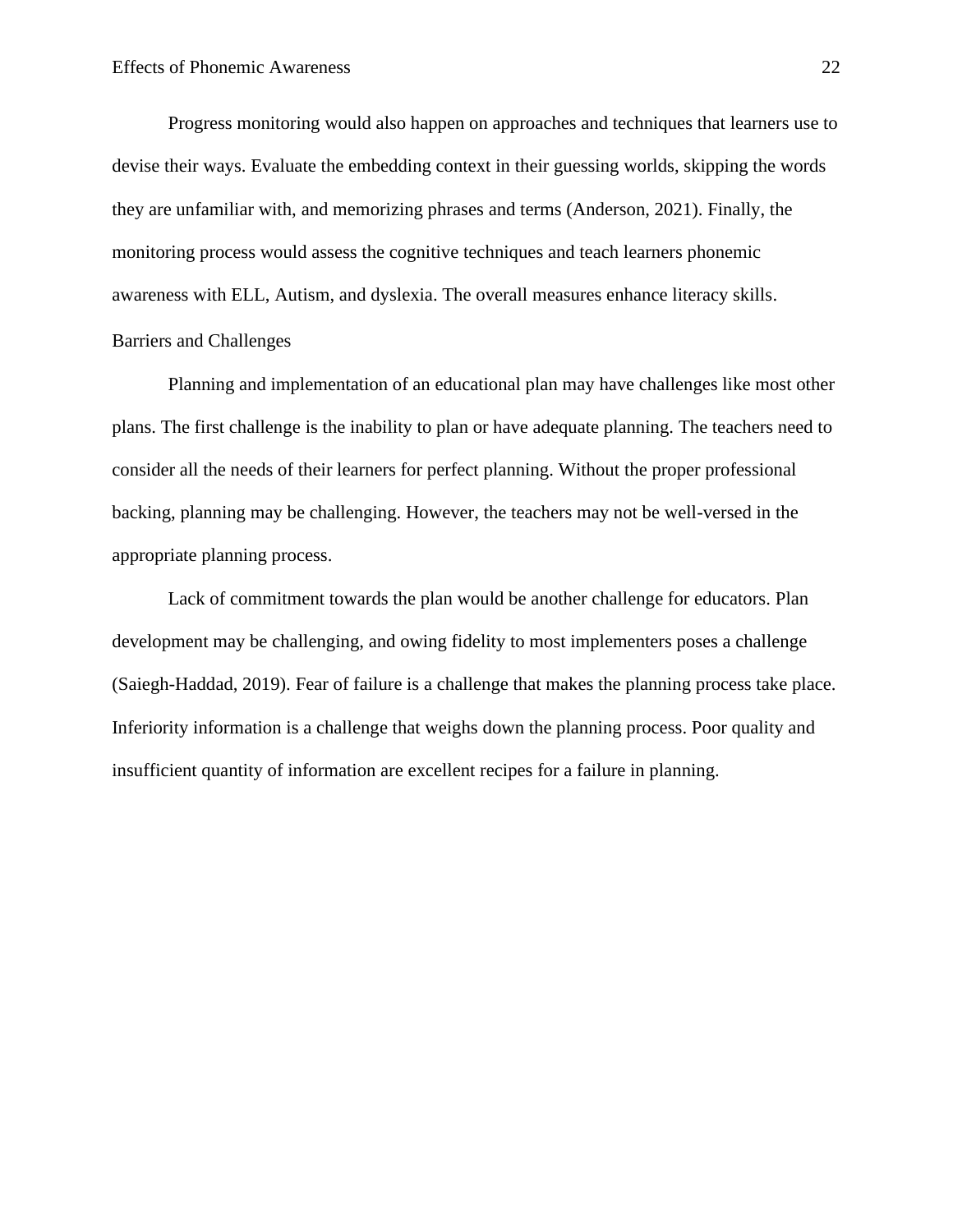#### **References**

- <span id="page-23-0"></span>Aarnoutse, C., van Leeuwe, J., Voeten, M., & Oud, H. (2001). Development of decoding, reading comprehension, vocabulary and spelling during the elementary school years. *Reading and Writing, 14*(1-2), 61-89.<http://dx.doi.org/10.1023/A:1008128417862>
- Al-Bataineh, A., Sims-King, S. (2013). The effectiveness of phonemic awareness instruction to early reading success in kindergarten. *International Journal of Arts and Sciences, 6*(4), 59-76. [http://ezproxy.nwciowa.edu/login?url=https://www.proquest.com/scholarly](http://ezproxy.nwciowa.edu/login?url=https://www.proquest.com/scholarly-journals/effectiveness-phonemic-awareness-instruction/docview/1496696752/se-2?accountid=28306)[journals/effectiveness-phonemic-awareness-instruction/docview/1496696752/se-](http://ezproxy.nwciowa.edu/login?url=https://www.proquest.com/scholarly-journals/effectiveness-phonemic-awareness-instruction/docview/1496696752/se-2?accountid=28306)[2?accountid=28306](http://ezproxy.nwciowa.edu/login?url=https://www.proquest.com/scholarly-journals/effectiveness-phonemic-awareness-instruction/docview/1496696752/se-2?accountid=28306)
- Anderson, T. (2021). School Improvement Plan.
- Saiegh-Haddad, E. (2019). What is phonological awareness in L2?. *Journal of Neurolinguistics*, *50*, 17-27.
- Becker, R., & Sylvan, L. (2021). Coupling Articulatory Placement Strategies with Phonemic Awareness Instruction to Support Emergent Literacy Skills in Preschool Children: A Collaborative Approach. *Language, Speech, and Hearing Services in Schools, 52*(2), 661-674. [http://dx.doi.org/10.1044/2020\\_LSHSS-20-00095](http://dx.doi.org/10.1044/2020_LSHSS-20-00095)
- Bell, D. D., Jr. (2010). *Exploring phonemic awareness in preschool English language learners* (Order No. 3462270). Social Science Premium Collection. (875961230). [http://ezproxy.nwciowa.edu/login?url=https://www.proquest.com/dissertations](http://ezproxy.nwciowa.edu/login?url=https://www.proquest.com/dissertations-theses/exploring-phonemic-awareness-preschool-english/docview/875961230/se-2?accountid=28306)[theses/exploring-phonemic-awareness-preschool-english/docview/875961230/se-](http://ezproxy.nwciowa.edu/login?url=https://www.proquest.com/dissertations-theses/exploring-phonemic-awareness-preschool-english/docview/875961230/se-2?accountid=28306)[2?accountid=28306](http://ezproxy.nwciowa.edu/login?url=https://www.proquest.com/dissertations-theses/exploring-phonemic-awareness-preschool-english/docview/875961230/se-2?accountid=28306)
- Callcott, D., Hammond, L., & Hill, S. (2015). The Synergistic Effect of Teaching a Combined Explicit Movement and Phonological Awareness Program to Preschool Aged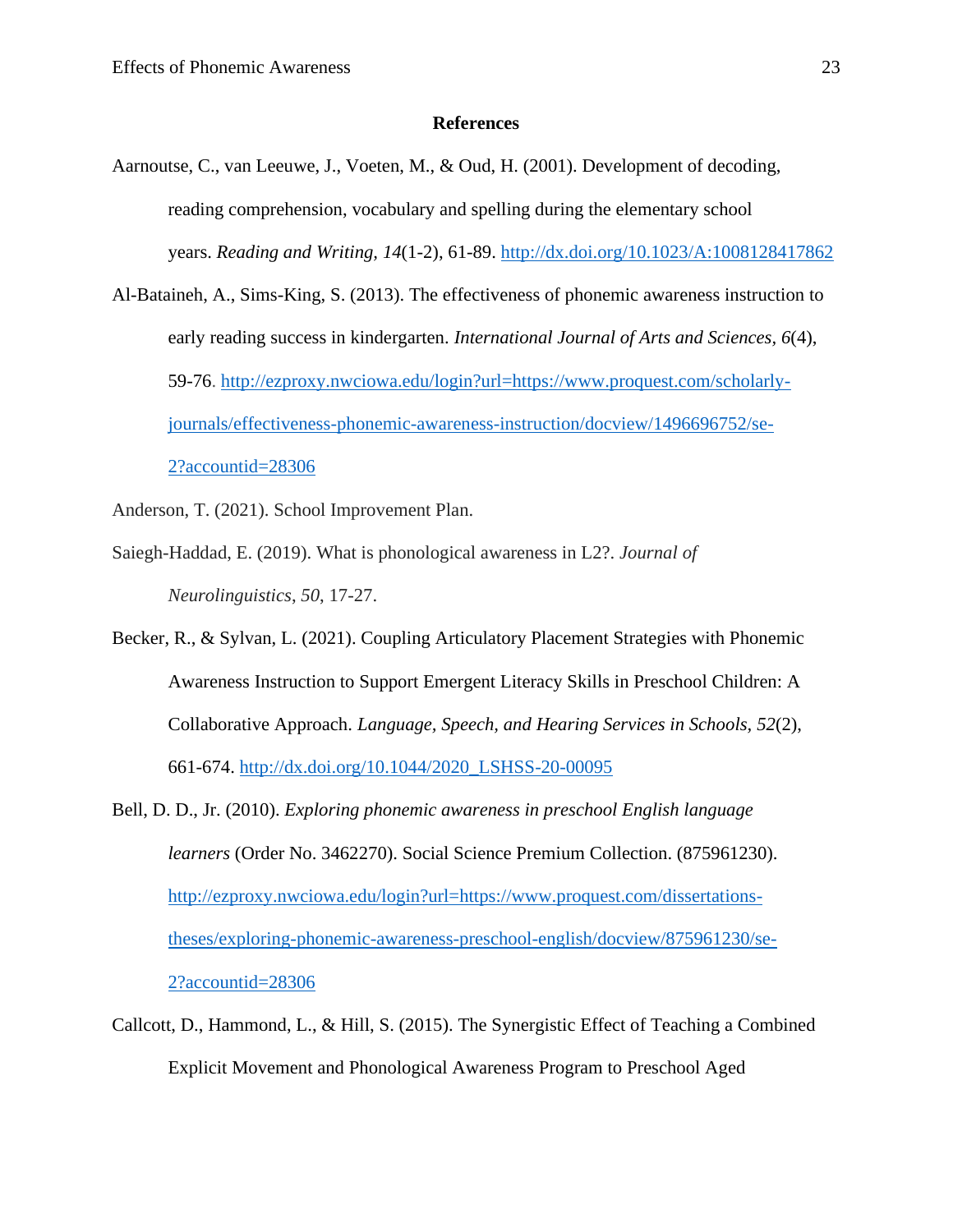Students. *Early Childhood Education Journal, 43*(3), 201-211.

<http://dx.doi.org/10.1007/s10643-014-0652-7>

- Center for the Collaborative Classroom & Shefelbine, J. (2020). SIPPS (Systematic Instruction in Phonological Awareness, Phonics, and Sight Words) Beginning Level Teacher's Manual (4th ed.), p. vii.
- Hanford, E. (2019). At a loss for words: How a flawed idea is teaching millions of kids to be poor readers. *APM Reports*.
- Heggerty (2022). "*Early Pre-Kindergarten Curriculum*". Retrieved from https://heggerty.org/curriculum/early-pre-k/
- Hogan, T. P., Catts, H. W., & Little, T. D. (2005). The Relationship between Phonological Awareness and Reading: Implications for the Assessment of Phonological Awareness. *Language, Speech, and Hearing Services in Schools, 36*(4), 285-293. [http://ezproxy.nwciowa.edu/login?url=https://www.proquest.com/scholarly](http://ezproxy.nwciowa.edu/login?url=https://www.proquest.com/scholarly-journals/relationship-between-phonological-awareness/docview/85634652/se-2)[journals/relationship-between-phonological-awareness/docview/85634652/se-2](http://ezproxy.nwciowa.edu/login?url=https://www.proquest.com/scholarly-journals/relationship-between-phonological-awareness/docview/85634652/se-2)
- Koda, K. (1998). The role of phonemic awareness in second language reading. *Second Language Research, 14*(2), 194-215. <http://dx.doi.org/10.1191/026765898676398460>
- Nancollis, A., Lawrie, B., & Dodd, B. (2005). Phonological Awareness Intervention and the Acquisition of Literacy Skills in Children from Deprived Social Backgrounds. *Language, Speech, and Hearing Services in Schools, 36*(4), 325-335. [http://ezproxy.nwciowa.edu/login?url=https://www.proquest.com/scholarly](http://ezproxy.nwciowa.edu/login?url=https://www.proquest.com/scholarly-journals/phonological-awareness-intervention-acquisition/docview/85635744/se-2?accountid=28306)[journals/phonological-awareness-intervention-acquisition/docview/85635744/se-](http://ezproxy.nwciowa.edu/login?url=https://www.proquest.com/scholarly-journals/phonological-awareness-intervention-acquisition/docview/85635744/se-2?accountid=28306)[2?accountid=28306](http://ezproxy.nwciowa.edu/login?url=https://www.proquest.com/scholarly-journals/phonological-awareness-intervention-acquisition/docview/85635744/se-2?accountid=28306)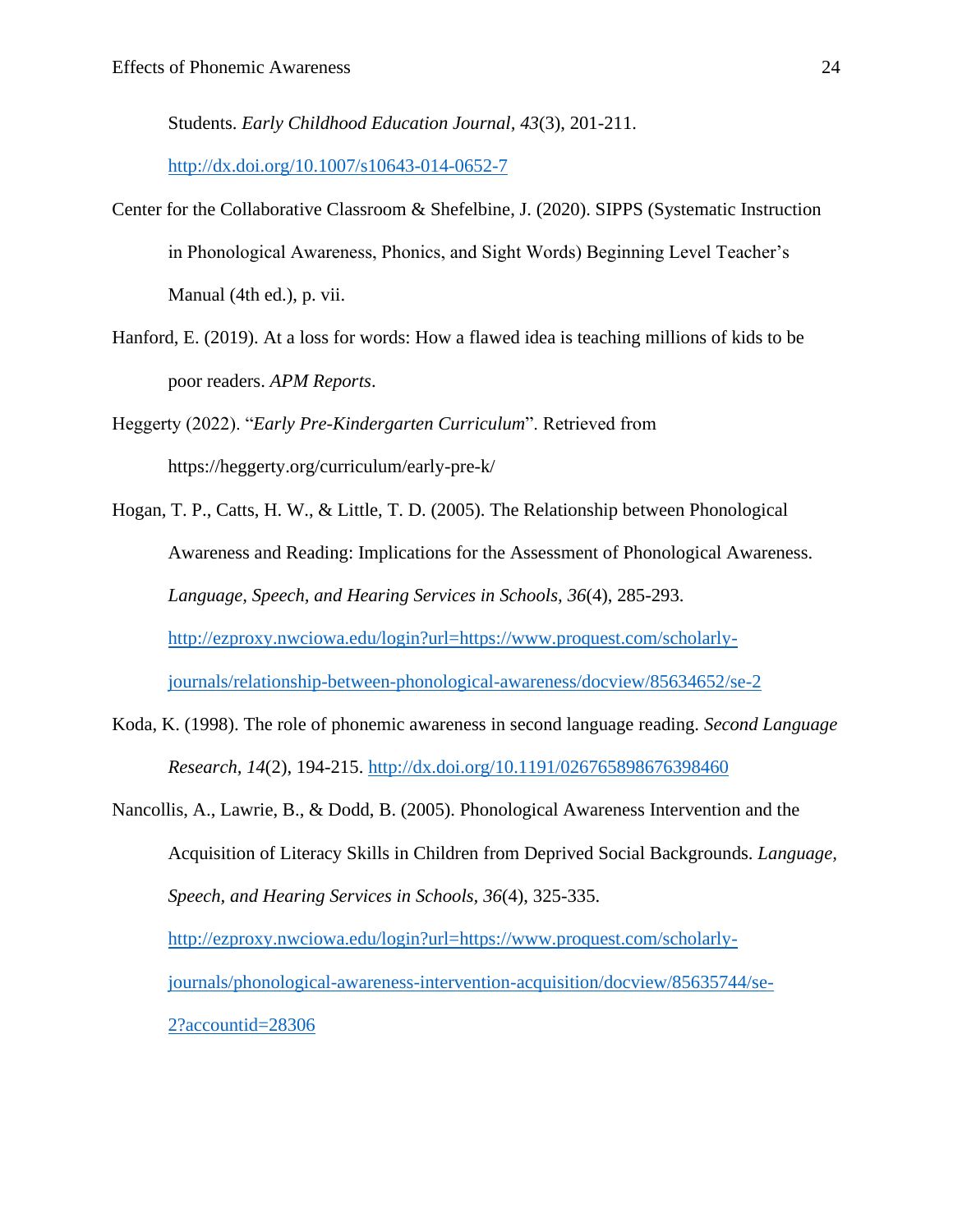Nichols, W. D., Rupley, W. H., Rickelman, R. J., & Algozzine, B. (2004). Examining Phonemic Awareness and Concepts of Print Patterns of Kindergarten Students. *Reading Research and Instruction, 43*(3), 56-82. [http://ezproxy.nwciowa.edu/login?url=https://www.proquest.com/scholarly](http://ezproxy.nwciowa.edu/login?url=https://www.proquest.com/scholarly-journals/examining-phonemic-awareness-concepts-print/docview/205335977/se-2?accountid=28306)[journals/examining-phonemic-awareness-concepts-print/docview/205335977/se-](http://ezproxy.nwciowa.edu/login?url=https://www.proquest.com/scholarly-journals/examining-phonemic-awareness-concepts-print/docview/205335977/se-2?accountid=28306)

[2?accountid=28306](http://ezproxy.nwciowa.edu/login?url=https://www.proquest.com/scholarly-journals/examining-phonemic-awareness-concepts-print/docview/205335977/se-2?accountid=28306)

- Oanh, N., & Tri, N. (2019). Applying Shadowing Technique and Authentic Materials to Promote Phonological Awareness among Young Learners of English. *Proceeding of ELT upgrades*.
- LeMars Community Schools. Lemars.k12.ia.us. Retrieved 20 March 2022, from http://www.lemars.k12.ia.us/.
- Quinney, K. A. (2018). *The Effects of Teaching Phonemic Awareness and Phonics Skills to Preschool-Aged Children with Autism Spectrum Disorder* (Order No. 10937278). Available from ProQuest Central; Social Science Premium Collection. (2125081203). [http://ezproxy.nwciowa.edu/login?url=https://www.proquest.com/dissertations](http://ezproxy.nwciowa.edu/login?url=https://www.proquest.com/dissertations-theses/effects-teaching-phonemic-awareness-phonics/docview/2125081203/se-2?accountid=28306)[theses/effects-teaching-phonemic-awareness-phonics/docview/2125081203/se-](http://ezproxy.nwciowa.edu/login?url=https://www.proquest.com/dissertations-theses/effects-teaching-phonemic-awareness-phonics/docview/2125081203/se-2?accountid=28306)[2?accountid=28306](http://ezproxy.nwciowa.edu/login?url=https://www.proquest.com/dissertations-theses/effects-teaching-phonemic-awareness-phonics/docview/2125081203/se-2?accountid=28306)
- ReallyGreatReading (2022). *Launchpad: Learn to Read in Pre-K and Kindergarten*. Retrieved from https://www.reallygreatreading.com/content/launchpad-learn-reading-pre-kkindergarten
- Scalf, P. P. (2020). *Exploring How Preschoolers Use iPads to Develop Phonemic Awareness: A Case Study* (Order No. 28155921). Social Science Premium Collection. (2465704434). [http://ezproxy.nwciowa.edu/login?url=https://www.proquest.com/dissertations-](http://ezproxy.nwciowa.edu/login?url=https://www.proquest.com/dissertations-theses/exploring-how-preschoolers-use-ipads-develop/docview/2465704434/se-2?accountid=28306)